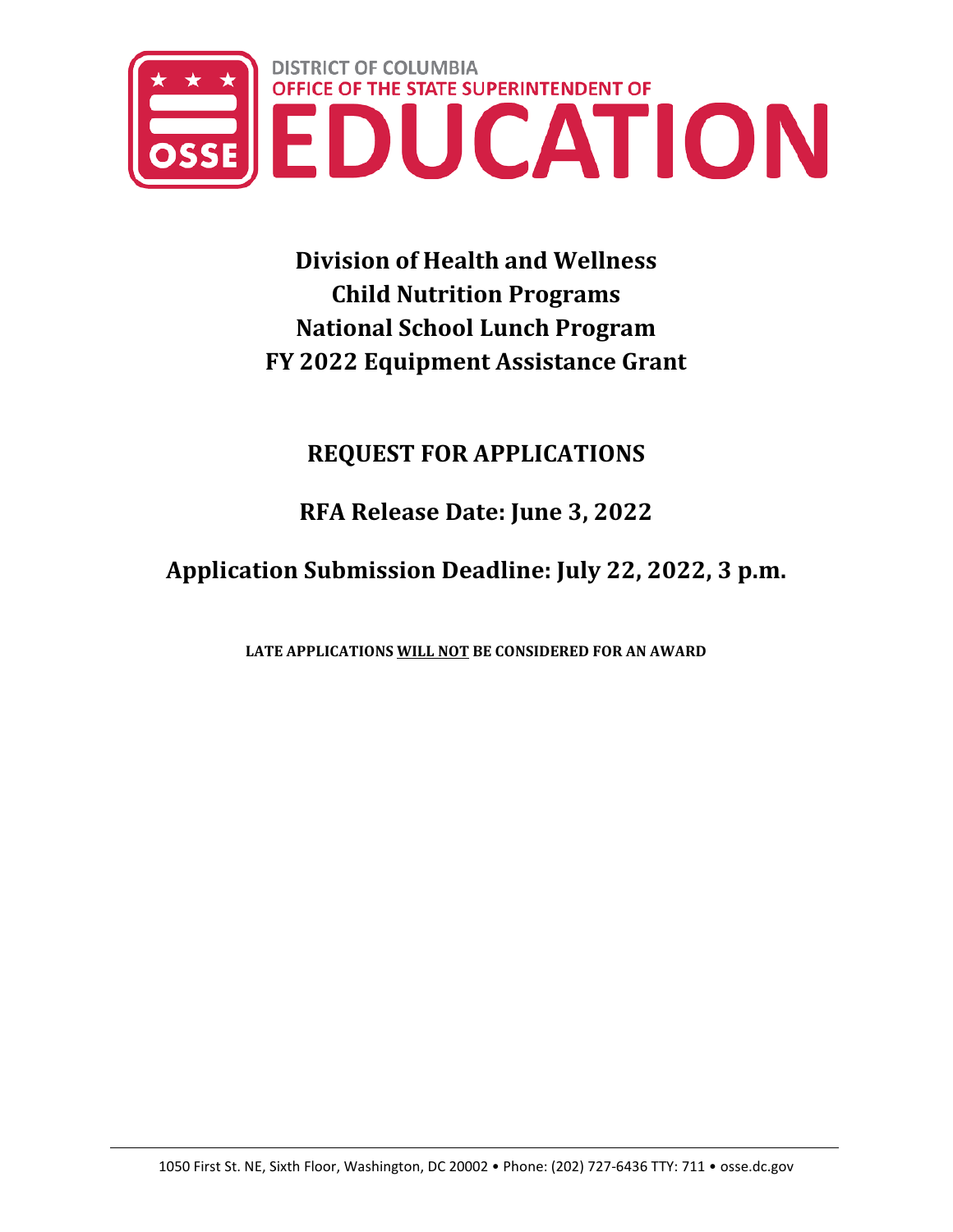# **Checklist for Applications FY 2022 Equipment Assistance Grants for School Food Authorities**

This application checklist provides a list of required documents, however OSSE expects that applicants will read the entire RFA prior to submission of their application.

# **At least four weeks prior to submission, you have:**

- Obtained a Dun and Bradstreet Data Universal Numbering System (DUNS) number;
- $\Box$  Registered the DUNS number into the System for Award Management (SAM); and
- $\Box$  Registered in the OSSE Electronic Grants Management System (EGMS).
- $\Box$  The applicant has completed Central Data for FY22 in EGMS and accepted all program assurances.

# **When submitting your application, ensure:**

- $\Box$  The application was submitted through the OSSE Grants Management System (EGMS).
- $\Box$  Three formal quotes are submitted for each requested equipment
- $\Box$  The applicant organization/entity has responded to all sections of the Request for Application and has provided all the information in EGMS.
- $\Box$  The application was submitted to the OSSE no later than 3 p.m. on the deadline date of July 22, 2022.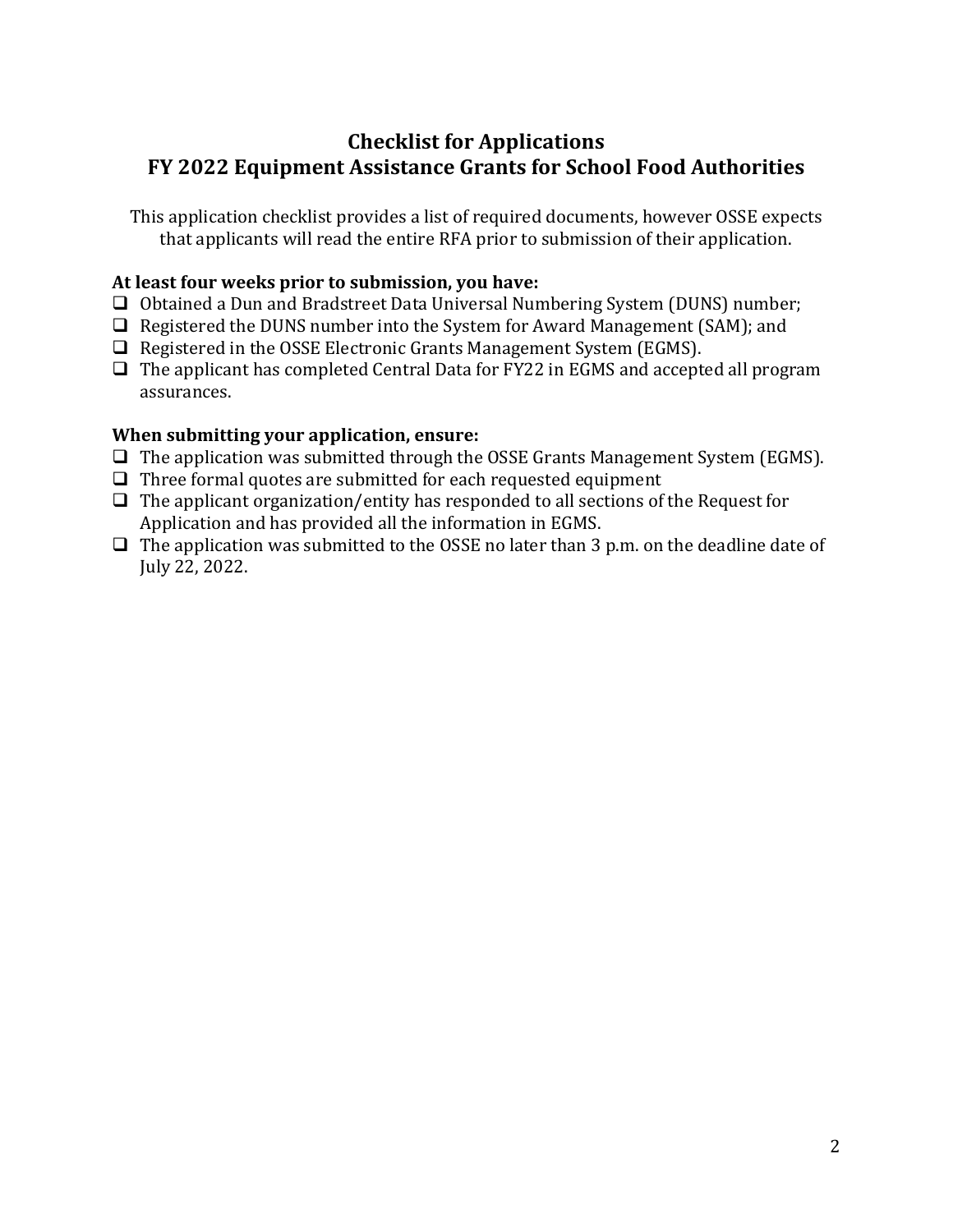# **Table of Contents**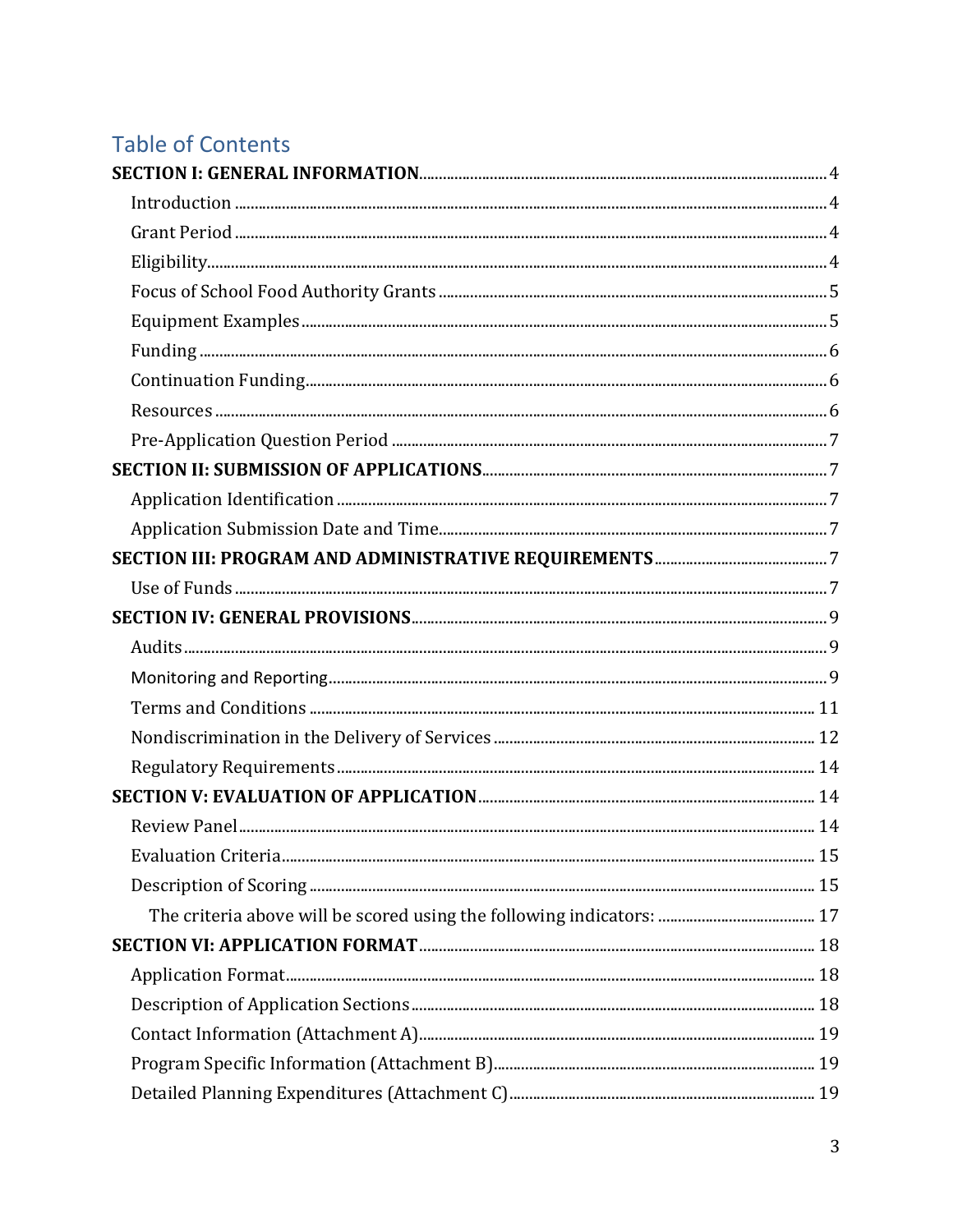## **Request for Applications RFA # FY 2022 Equipment Assistance Grant for School Food Authorities**

# <span id="page-3-0"></span>**SECTION I: GENERAL INFORMATION**

### <span id="page-3-1"></span>Introduction

The Consolidated Appropriations Act, 2021, [\(Public Law](https://www.fns.usda.gov/pl-116-260) 116-260), authorized grants to the Office of the State Superintendent of Education (OSSE), Division of Health and Wellness, for providing equipment assistance to School Food Authorities participating in the National School Lunch Program (NSLP). The District of Columbia has been selected to receive funding in the amount of \$64,944.

The Healthy Schools Act (HSA) of 2010 (D.C. Law 18-209, as amended; D.C. Official Code § 38- 821.01 et seq.) allows OSSE to issue grants through a competitive process or a formula grants process to public schools, public charter schools, or other organizations for the acquisition of school kitchen equipment. OSSE is adding an additional \$35,000 of HSA funds to the FY 2022 NSLP Equipment Assistance Grant, for a total funding amount of \$99,944.

These funds will be available through a competitive grant process to public schools (i.e., schools within the District of Columbia Public Schools), and public charter schools and participating non-profit private/non-public schools.

These funds will make a significant investment by allowing the purchase of capital equipment used to serve healthier meals, meet the nutritional standards with emphasis on more fresh fruits and vegetables in school meals, improve food safety and expand accessibility to food services.

# <span id="page-3-2"></span>Grant Period

The grant period begins on the award date listed on the GAN, and ends on September 30, 2023. All funds must be expended by this date. Unexpended funds of the approved grant will be refunded to the Agency for further award to eligible applicants.

# <span id="page-3-3"></span>**Eligibility**

Any District of Columbia Public School, Non-Profit Private/Non-Public School or a Public Charter School campus chartered by the District of Columbia Public Charter School Board that currently participates in the NSLP (including Seamless Summer Option or SSO), may apply. Awards are determined based on the school campus, not the School Food Authority (SFA) as an entirety. SFAs cannot submit applications for school campuses that are not part of their SFA in school year 2021-22.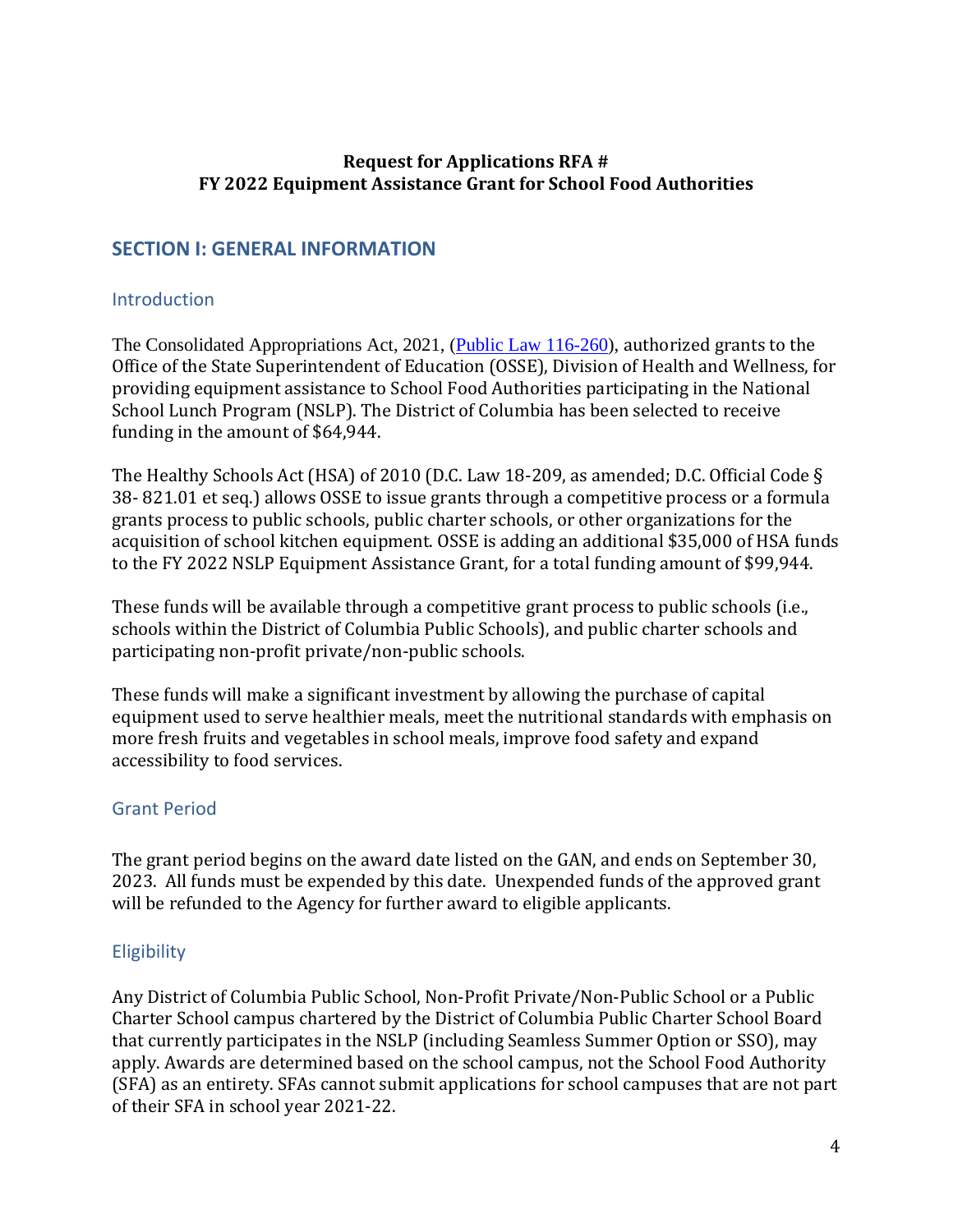# <span id="page-4-0"></span>Focus of School Food Authority Grants

In order to make the most effective use of these grant funds, equipment requests must address at least one of the following focus areas:

- Equipment that lends itself to improving the quality of school food service meals that meet the dietary guidelines (e.g., purchasing an equipment alternative to a deep fryer, or steam ovens that improve quality of prepared fresh or fresh-frozen vegetables).
- Equipment that improves the safety of food served in the school meal programs (e.g., cold/hot holding bags/equipment, dish washing equipment, refrigeration, milk coolers, freezers, blast chillers, etc.).
- Equipment that improves the overall energy efficiency of the school food service operations (e.g., purchase of an energy-efficient walk-in freezer replacing an outdated, energy-demanding freezer).
- Equipment that allows sponsors to support expanded participation in a school meal program (e.g., equipment for serving meals in a non-traditional setting or to better utilize cafeteria space).
- Equipment that aides in strategies for adopting smarter lunchrooms (e.g., lunchroom changes that appeals to student population; highlighting convenience, healthy choices, and supporting menu changes to healthier options).

# <span id="page-4-1"></span>Equipment Examples

The following are examples of allowable equipment that meet the focus areas of this grant. This list is not exhaustive.

- Combine ovens
- Tilt skillets
- Hot and/or cold food service lines
- Salad Bars
- Packing machines
- Water bottle refill stations

The following are examples of allowable equipment that support providing breakfast meals in an alternative setting. This list is not exhaustive.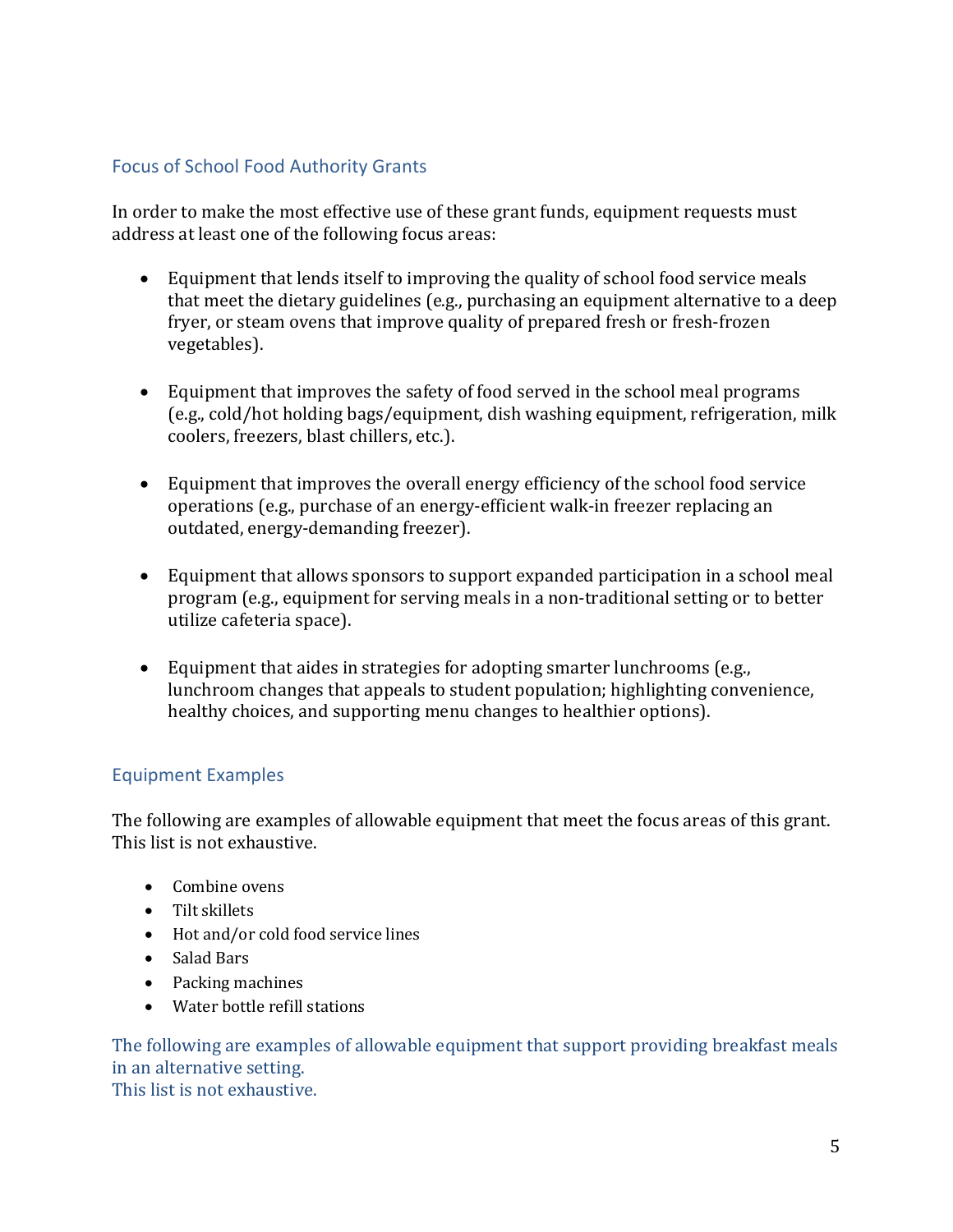- Breakfast carts
- Portable kiosks for remote point-of-sale or Grab 'n Go
- Rolling milk cooler
- Rolling hot and/or cold storage units
- Refrigerators
- Freezers

# <span id="page-5-0"></span>Funding

Total funding available: \$99,944 Minimum award amount: \$1,000 Maximum award amount: \$15,000 Estimated number of awards: Six to eight

An applicant may request funds for more than one piece of equipment, but the total funding request for any one application may not exceed \$15,000.

If multiple pieces of equipment are requested, an applicant should rank the requested equipment according to need. This ranking will assist OSSE in determining which equipment request to support if an application is partially funded.

# <span id="page-5-1"></span>Continuation Funding

All awards are made for a period of up to two years, as defined by the grant period. However, if all funds are not expended by September 30, 2022, applicants awarded funds will be required to complete and submit an annual continuation application prior to being awarded continuation funds in year two. The continuation application will be online in OSSE's EGMS. Information regarding the application will be communicated to recipients prior to the end of each program period. Continuation of awards in year two is contingent upon:

- The availability of funds;
- The sub-recipient completing closeout for year one by Jan. 15, 2023;
- Compliance with District and Federal laws, regulations, and guidance;
- Operation of the grant program as submitted in the application; and
- The appropriate expenditure of funds throughout the grant award period.
- The completion of a continuation grant application.

### <span id="page-5-2"></span>Resources

• The Institute of Child Nutrition: [http://nfsmi.org](http://nfsmi.org/)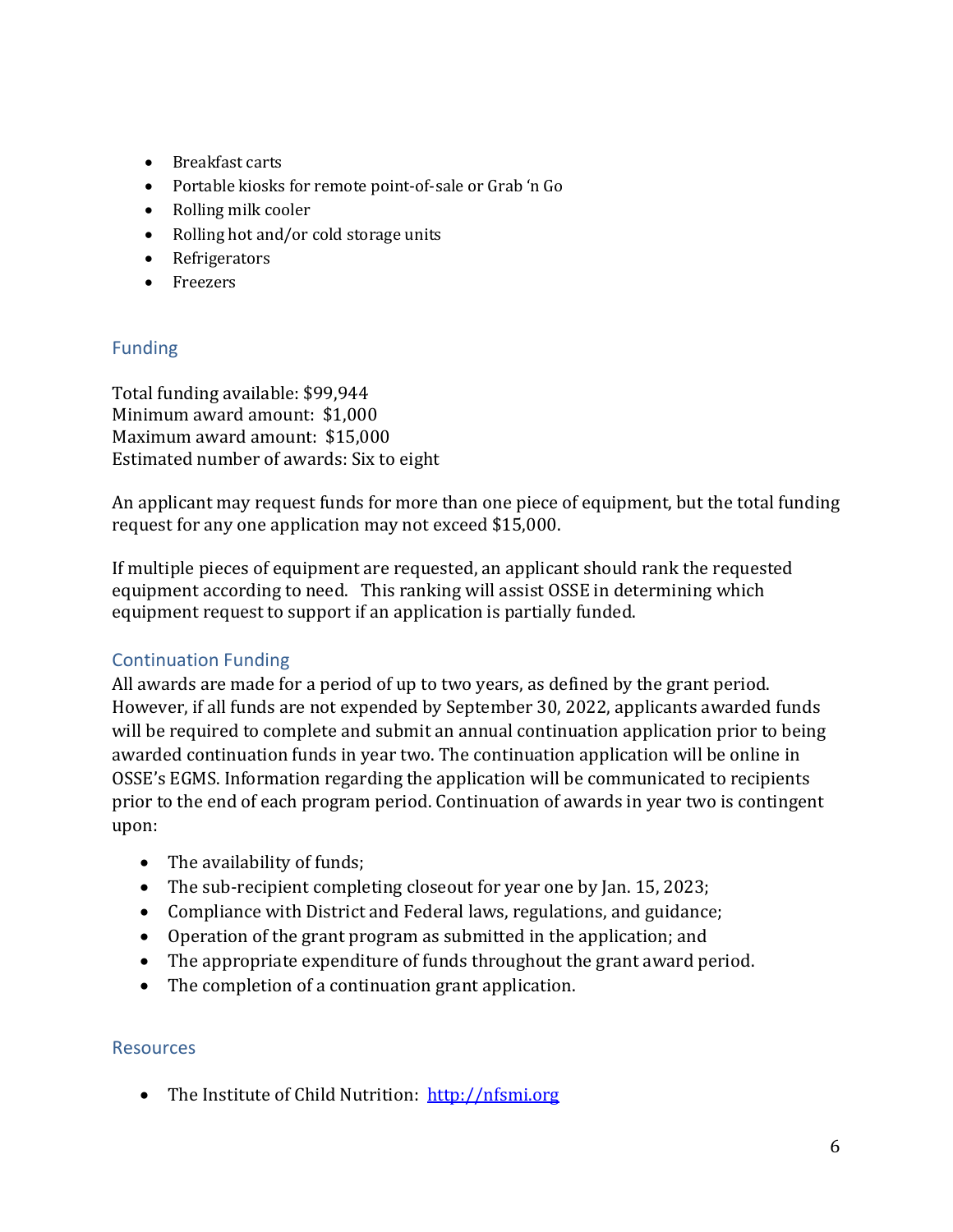- School Nutrition Association: <https://schoolnutrition.org/>
- Smarter Lunchrooms Movement: [www.smarterlunchrooms.org](http://www.smarterlunchrooms.org/)

# <span id="page-6-0"></span>Pre-Application Question Period

To ensure an equal opportunity for all applicants, OSSE requests that applicants submit questions regarding the RFA electronically to Elysia DiCamillo by 12 p.m. on June 17, 2022. To ensure a fair process, questions submitted after June 17, 2022 will not receive responses. Responses to questions will be published by June 22, 2022.

- Applicants are strongly encouraged to participate in the following webinar information session. A recording of the information session will be available on the OSSE website.
- Pre-application webinar: June 6, 2022 2:00-3:00 pm. Register [here.](https://www.surveymonkey.com/r/2S8L6WT)

# <span id="page-6-1"></span>**SECTION II: SUBMISSION OF APPLICATIONS**

### <span id="page-6-2"></span>Application Identification

Applications must be submitted online through the OSSE Grants Management System (EGMS). No paper applications will be accepted. This RFA serves as guidance when completing the application in EGMS. EGMS is located at grants.osse.dc.gov.

SFAs applying for multiple campuses must submit a separate application for each campus. Awards will be made at the campus level, not the SFA level.

### <span id="page-6-3"></span>Application Submission Date and Time

One individual should be designated as primary contact and authorized representative of the application(s) submitted. Applications are due by 3 p.m. on July 22, 2022.

If there are questions, please contact: Elysia DiCamillo, Community Programs Specialist Office the State Superintendent of Education 1050 First St. NE, 6th Floor Washington, DC 20002 [Elysia.DiCamillo@dc.gov](mailto:Elysia.DiCamillo@dc.gov)

### <span id="page-6-4"></span>**SECTION III: PROGRAM AND ADMINISTRATIVE REQUIREMENTS**

<span id="page-6-5"></span>Use of Funds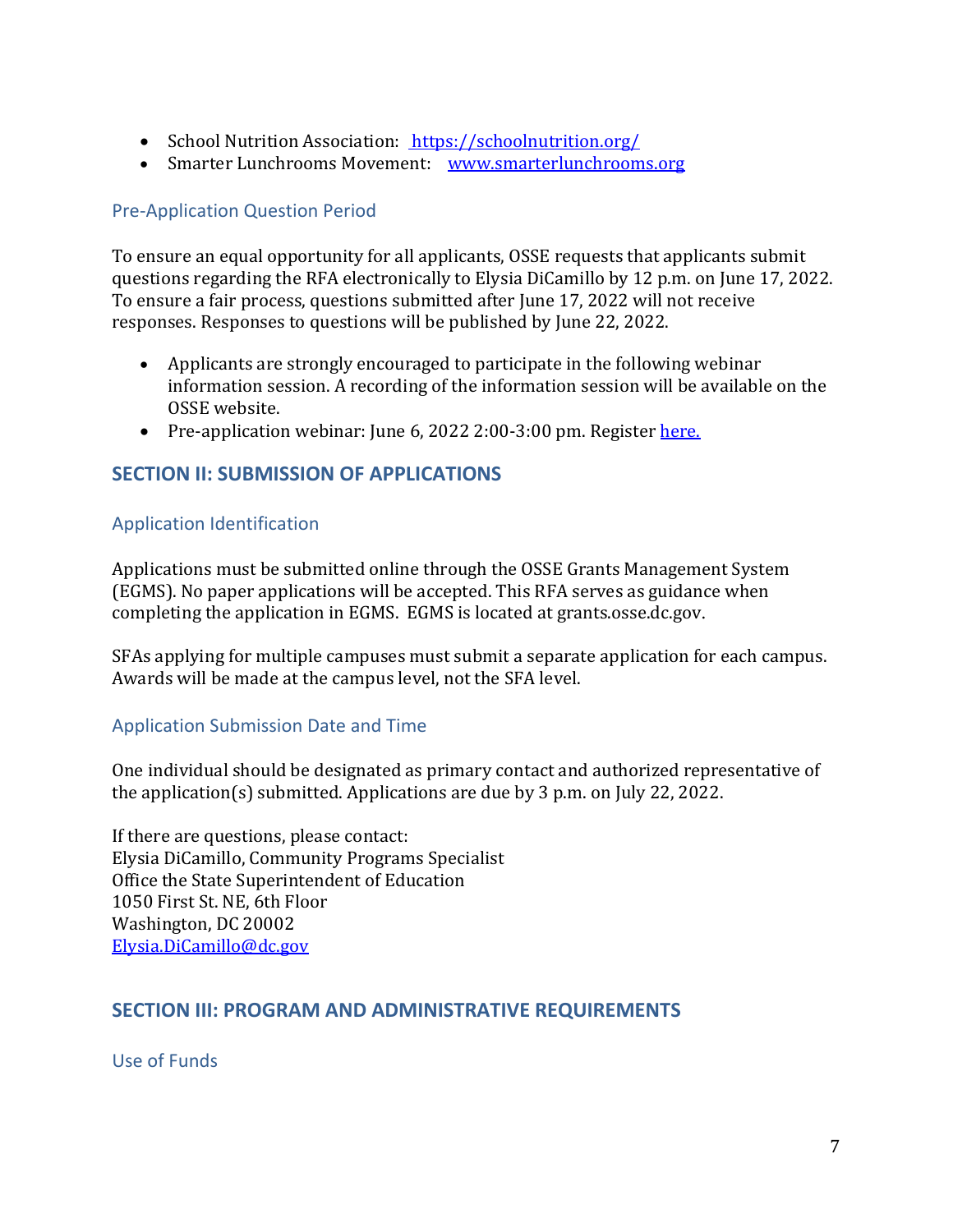Applicants shall only use funds for equipment that benefits the school (not a caterer or food service management company, if vended). Equipment assistance grant funds are to be used solely to purchase needed school food service equipment.

## Equipment

For the purpose of this grant, equipment means nonexpendable, tangible personal property with a useful life of more than one year and a per unit acquisition cost of \$1,000 or greater. Equipment requests may include new equipment, renovation of equipment, or replacement of equipment.

Equipment with a per unit acquisition cost of less than \$1,000 will not be considered for this grant. Small-ware items such as trays and plates, utensils, pans, containers and the like will not be considered. Multiple units of equipment totaling \$1,000 will not be considered for this grant. Equipment must have a per unit acquisition cost of \$1,000 or greater.

Per unit acquisition cost, as defined by the federal government, includes the "net price of the equipment, including the cost of any modifications, attachments, accessories, or auxiliary apparatus necessary to make it usable for the purpose for which it is acquired. Ancillary charges such as taxes, duty, and protective in transit insurance, freight and installation may be included or excluded from the acquisition cost in accordance with the non-Federal entity's regular accounting practice." All costs included within the acquisition cost must be necessary and reasonable in accordance with federal cost principles.

Equipment purchased under this program will not be given to, granted to, transferred to, leased to, or sold to any person or entity that is not eligible to participate in the grant program as applicant.

### Procurement

Procurement regulations at 7 CFR Part 210.21 and 2 CFR Part 200.317-326 apply to any equipment procured with these grant funds. Equipment competitively procured using these grant funds must be reasonable, necessary, and allocable in order to be permissible costs. For example, using these funds to purchase a walk-in freezer for school food service would be allowable; however renovation of the food service area would fall under the category of construction and would not be an allowable cost.

A grantee must follow all Federal and District procurement laws when purchasing equipment with these grant funds, whichever is more proscriptive. All procurement transactions for equipment is conducted in a manner that provides, to the maximum extent possible, open and free competition. If you have questions about procurement procedures please contact your procurement office.

Recipients are encouraged to take advantage of volume purchase agreements.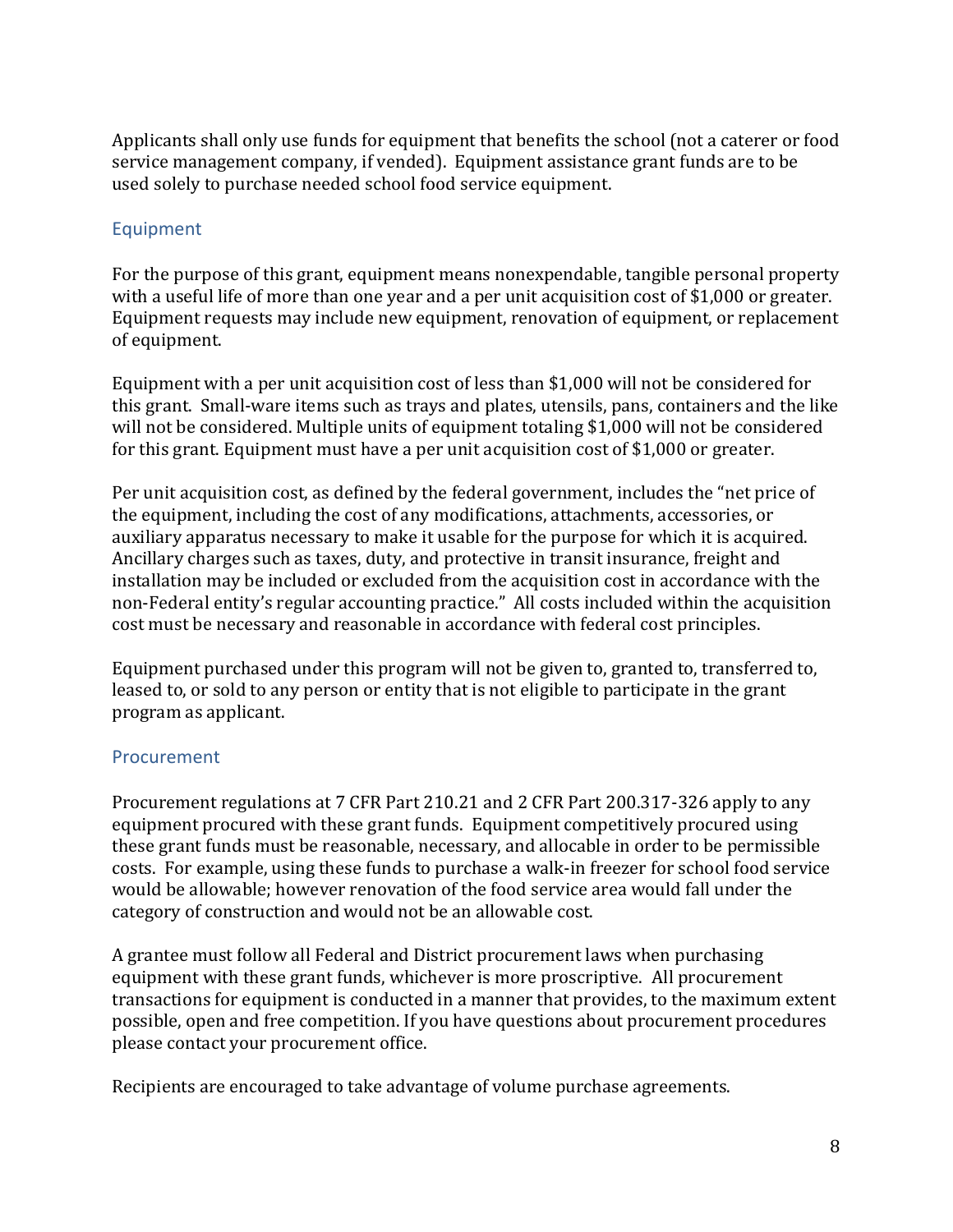### Reimbursement

Schools selected to receive proceeds of this grant will be required to provide the following documentation upon expenditure and request for reimbursement:

- i. Signed confirmation of adherence to procurement rules documents<br>ii. Invoices detailing item(s) purchased (shall include shinning & hand)
- Invoices detailing item(s) purchased (shall include shipping  $&$  handling and any installation charges, including date of delivery/install)
- iii. Date equipment was installed and used toward meeting grant initiatives
- iv. Evaluation Questionnaire (submit with reimbursement request)
- v. Any reporting requirements for USDA

# <span id="page-8-0"></span>**SECTION IV: GENERAL PROVISIONS**

### Decision and Notifications of Awards

In order to be awarded a grant, organizations must establish eligibility by submitting an application to OSSE in accordance with the relevant program statute(s) and this RFA. Each awarded applicant will receive a Grant Award Notification (GAN) generated through OSSE's electronic grant management system (EGMS) that will include the award amount, award agreement, terms and conditions of the award, and any supplemental information required. Once OSSE has fully approved the application and issued an official GAN, grantees may then receive payment for allowable expenditures for which obligation was made during the grant period. OSSE has implemented a reimbursement process for all grantees. Grant award payments are reimbursable on a monthly basis. Program costs must be paid by the grantee to the payee prior to requesting reimbursement; it is not sufficient for costs merely to be incurred. Compliance with programmatic and fiscal implementation and reporting will be considered in paying reimbursement requests. To receive reimbursement for grant program expenditures, OSSE grantees must complete and submit a reimbursement request electronically using EGMS.

### <span id="page-8-1"></span>Audits

At any time or times before final payment and during the required retention period, the District and respective jurisdictional administrative agencies may have the applicant's expenditure statements and source documentation audited.

# <span id="page-8-2"></span>Monitoring and Reporting

The recipient will cooperate with any evaluation of the program, such as providing OSSE requested data and access to records and pertinent staff. The OSSE Grant Program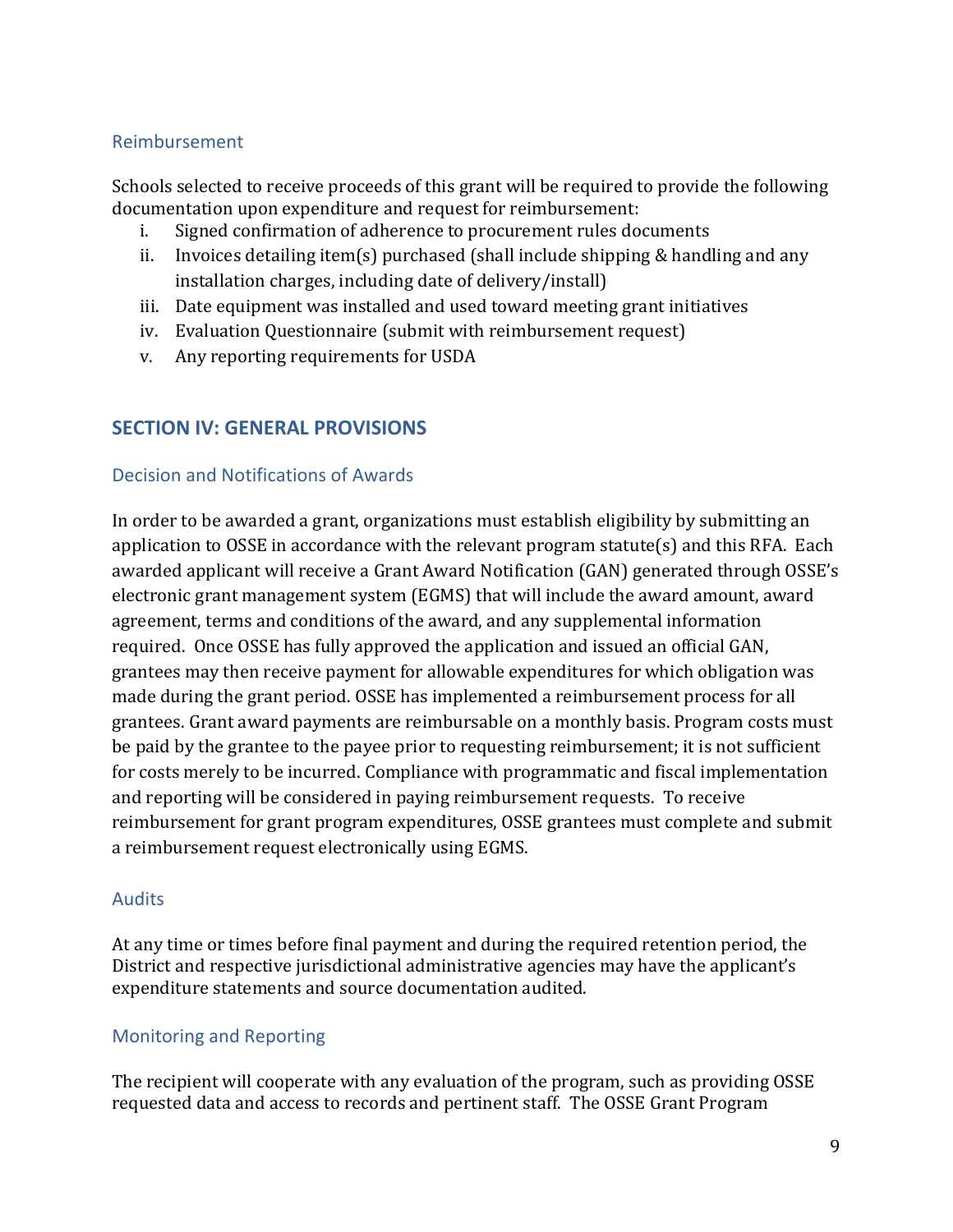Managers will monitor program services and grant administration pursuant to the terms of the grant agreement and will make onsite visits. Monitoring efforts are designed to determine the grantee's level of compliance with federal and/or District requirements and identify specifically whether the grantee's operational, financial and management systems and practices are adequate to account for program funds in accordance with federal and/or District requirements. Failure to maintain compliance with such requirements may result in payment suspension, disallowance of costs or termination of the grant.

Grantees shall be required to cooperate with all requirements and information requests by OSSE relating to evaluation of the program and the collection of data, information, and reporting on outcomes regarding the program and activities carried out with grant funds. Grantees shall be required to reply and acknowledge OSSE's information requests within 48 hours and to provide requested information within ten (10) business days.

Funds received for this grant may not be combined with other school nutrition program funds and must be tracked and reported separately. You may be required to report on the number of jobs created or retained because of this grant.

Grantees will be required to complete quarterly reports. Quarterly reports will need to include the type of equipment purchased, accomplishments and challenges in expenditure activities, impact on the school food service operation of purchased equipment, reason(s) for any un-liquidated funds and potential return of equipment. A template for providing quarterly reports will be provided.

OSSE will consider failure to comply with the reporting requirements to be a material failure to comply and a basis for termination.

Grantees are required to complete an NSLP Equipment Grant report within 30 days of the award date, and again at the end of the grant period. The report will collect the following information:

- $\Box$  Alternative serving models being used for each meal served
- $\Box$  Number of meals served (time frame will be specified in the report)

Grantees are required to submit the following information to OSSE at the end of the grant period:

- $\Box$  Type of equipment purchased
- $\Box$  Accomplishments and challenges in expenditure activities
- $\Box$  Impact on the school food service operation of purchased equipment
- $\Box$  Reason(s) for any un-liquidated funds
- $\Box$  Potential return of equipment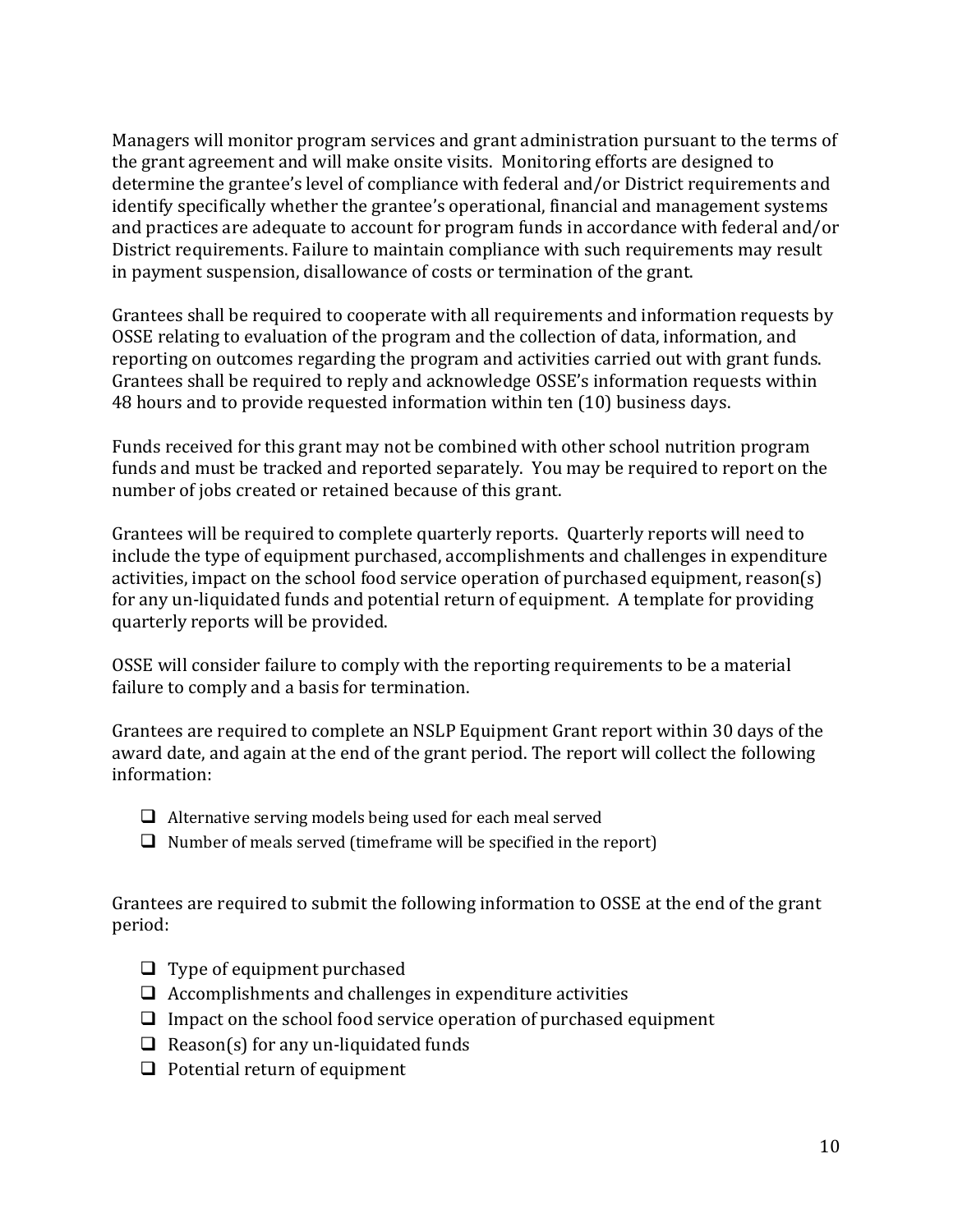# **Confidentiality**

Except as otherwise provided by local or federal law, no recipient shall use or reveal any research, statistical, or personally identifiable information for any purpose other than that for which such information was obtained in accordance with this grant program. Such information, and any copy of such information shall be immune from legal process and shall not, without the consent of the person furnishing such information, be admitted as evidence or used for any purpose in any action, suit, or judicial, legislative, or administrative proceeding.

# Conflict of Interest

The grant recipient shall ensure that no individual in a decision-making capacity will engage in any activity, including participation in the selection of a vendor, the administration of an award, or an activity supported by award funds, if a conflict of interest, or the appearance of a conflict, would be involved. A conflict of interest would arise when the individual, any member of the individual's immediate family, the individual's partner; or an organization that employs, or is about to employ, any of the aforementioned, has a financial or personal interest in the firm or organization selected for a contract.

### Vaccination Requirements

The grant recipient must comply with all District laws and regulations and Mayor's Orders regarding District COVID vaccination requirements.

# <span id="page-10-0"></span>Terms and Conditions

- o Funding for this award is contingent on available funds. The RFA does not commit OSSE to make an award.
- o OSSE reserves the right to accept or deny any or all applications if the agency determines it is in the best interest of the agency to do so. OSSE shall notify the applicant if it rejects that applicant's proposal. OSSE may suspend or terminate an outstanding RFA pursuant to its own grant-making rule(s) or any applicable regulation or requirement.
- o OSSE reserves the right to issue addenda and/or amendments subsequent to the issuance of the RFA, or to rescind the RFA.
- o OSSE shall not be liable for any costs incurred in the preparation of applications in response to the RFA. Applicant agrees that all costs incurred in developing the application are the applicant's sole responsibility.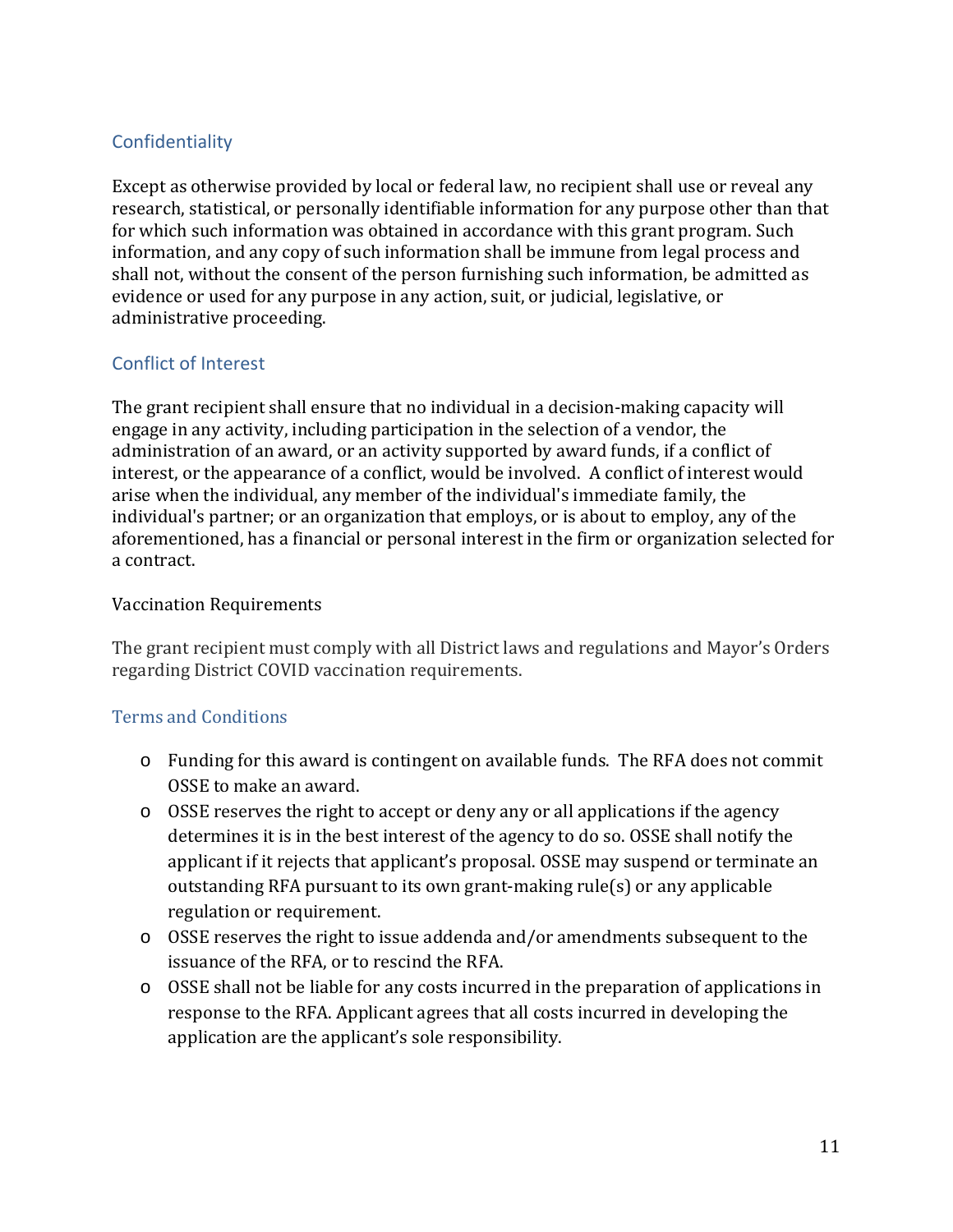- o OSSE may conduct pre-award on-site visits to verify information submitted in the application and to determine if the applicant's facilities are appropriate for the services intended.
- $\circ$  OSSE may enter into negotiations with an applicant and adopt a firm funding amount or other revision of the applicant's proposal that may result from negotiations.
- $\circ$  OSSE shall provide the citations to the statute and implementing regulations that authorize the grant or sub grant; all applicable federal and District regulations; payment provisions identifying how the grantee will be paid for performing under the award; reporting requirements, including programmatic, financial and any special reports required by OSSE; and compliance conditions that must be met by the grantee.
- $\circ$  If there are any conflicts between the terms and conditions of the RFA and any applicable federal or local law or regulation, or any ambiguity related thereto, then the provisions of the applicable law or regulation shall control and it shall be the responsibility of the applicant to ensure compliance.

# <span id="page-11-0"></span>Nondiscrimination in the Delivery of Services

## **Assurance of Civil Rights Compliance**:

The recipient will comply with the following nondiscrimination statutes and regulations, other related regulations and any USDA nondiscrimination:

Title VI of the Civil Rights Act of 1964 (42 U.S.C. 2000d- et seq.), USDA regulations at 7 CFR Part 15, Nondiscrimination, and Department of Justice regulations at 28 CFR Part 42, Nondiscrimination; Equal Employment Opportunity: Policies and Procedures;

Title IX of the Education Amendments of 1972 (20 U.S.C. 1681 et seq.) and USDA regulations at 7 CFR Part 15a, Education Programs or Activities Receiving or Benefiting from Federal Financial Assistance;

Section 504 of the Rehabilitation Act of 1973 (29 U.S.C. 1681 et seq.) and USDA regulations at 7 CFR Part 15a, Education Programs or Activities Receiving or Benefiting from Federal Financial Assistance, and Department of Justice regulations at 28 CFR Part 41, Implementation of Executive Order 12250, Nondiscrimination on the Basis of Handicap In Federally Assisted Programs;

Age Discrimination Act of 1975 (42 U.S.C. 6101 et seq.) The Grantee assures that it will immediately take any measures necessary to effectuate the requirements in these laws, regulations, and directives. The Grantee gives this assurance inconsideration of and for the purpose of obtaining the funds provided under this agreement; and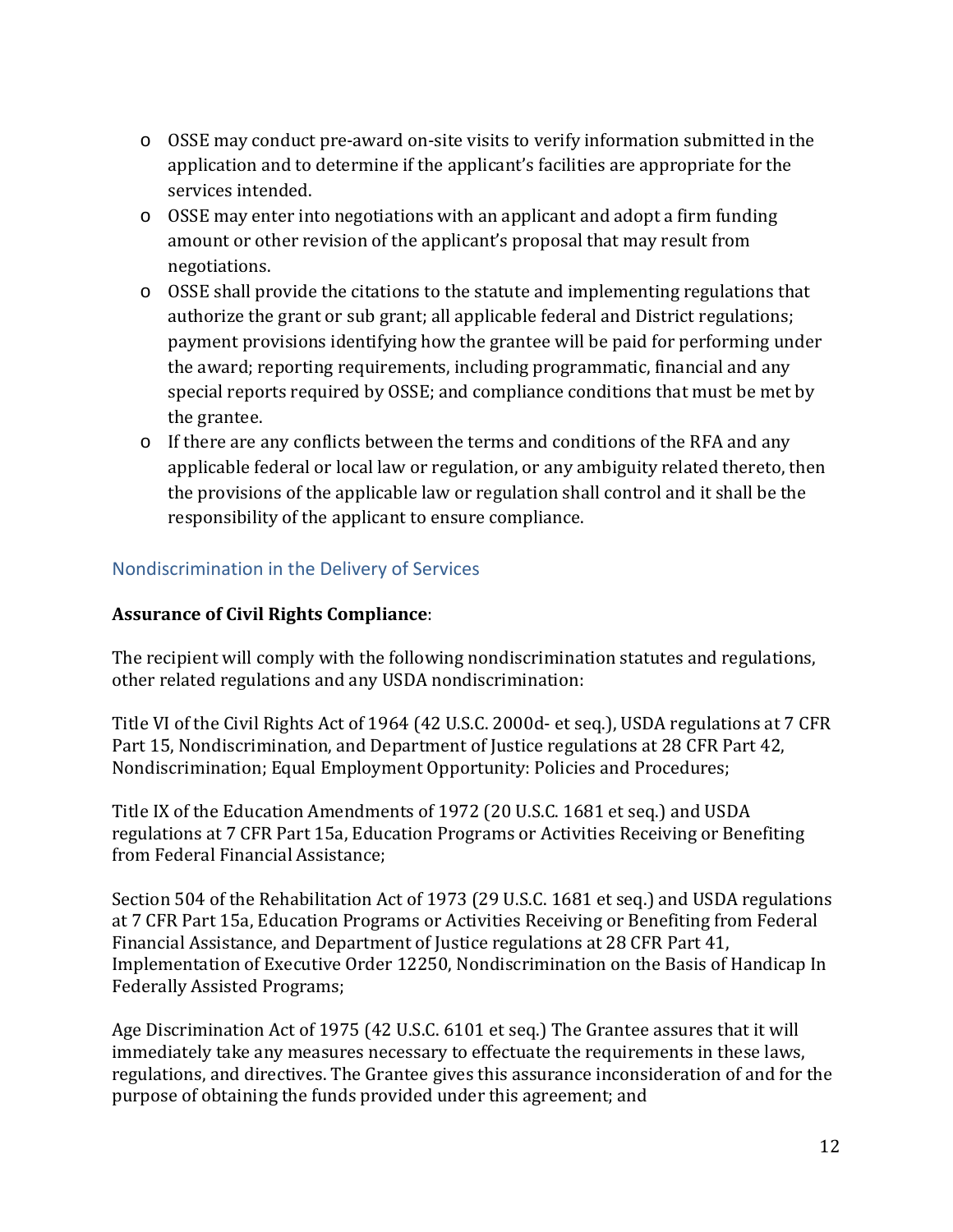The Americans with Disabilities Act of 1990 (ADA) prohibits discrimination on the basis of disability in employment (Title I), state & local government services (Title II), places of public accommodation and commercial facilities (Title III). (42 U.S.C. 12101-12213)

The District of Columbia Human Rights Act of 1977, as amended, (D.C. Official Code § 2- 1401.01 *et seq.*) prohibits discrimination based on race, color, religion, national origin, sex, age, marital status, personal appearance, sexual orientation, gender identity or expression, familial status, family responsibilities, matriculation, political affiliation, genetic information, source of income, disability, status as a victim of an interfamily offense, place of residence or business, or credit information.

# **Non Discrimination Statement**:

In accordance with Federal civil rights law and U.S. Department of Agriculture (USDA) civil rights regulations and policies, the USDA, its Agencies, offices, and employees, and institutions participating in or administering USDA programs are prohibited from discriminating based on race, color, national origin, sex, disability, age, or reprisal or retaliation for prior civil rights activity in any program or activity conducted or funded by USDA.

Persons with disabilities who require alternative means of communication for program information (e.g. Braille, large print, audiotape, American Sign Language, etc.), should contact the Agency (State or local) where they applied for benefits. Individuals who are deaf, hard of hearing or have speech disabilities may contact USDA through the Federal Relay Service at (800) 877-8339. Additionally, program information may be made available in languages other than English.

To file a program complaint of discrimination, complete the USDA Program Discrimination [Complaint Form,](http://www.ocio.usda.gov/sites/default/files/docs/2012/Complain_combined_6_8_12.pdf) (AD-3027) found online at:

[http://www.ascr.usda.gov/complaint\\_filing\\_cust.html,](http://www.ascr.usda.gov/complaint_filing_cust.html) and at any USDA office, or write a letter addressed to USDA and provide in the letter all of the information requested in the form. To request a copy of the complaint form, call (866) 632-9992. Submit your completed form or letter to USDA by:

- (1) mail: U.S. Department of Agriculture Office of the Assistant Secretary for Civil Rights 1400 Independence Avenue, SW Washington, D.C. 20250-9410;
- (2) fax: (202) 690-7442; or
- (3) email: program.intake@usda.gov.

This institution is an equal opportunity provider.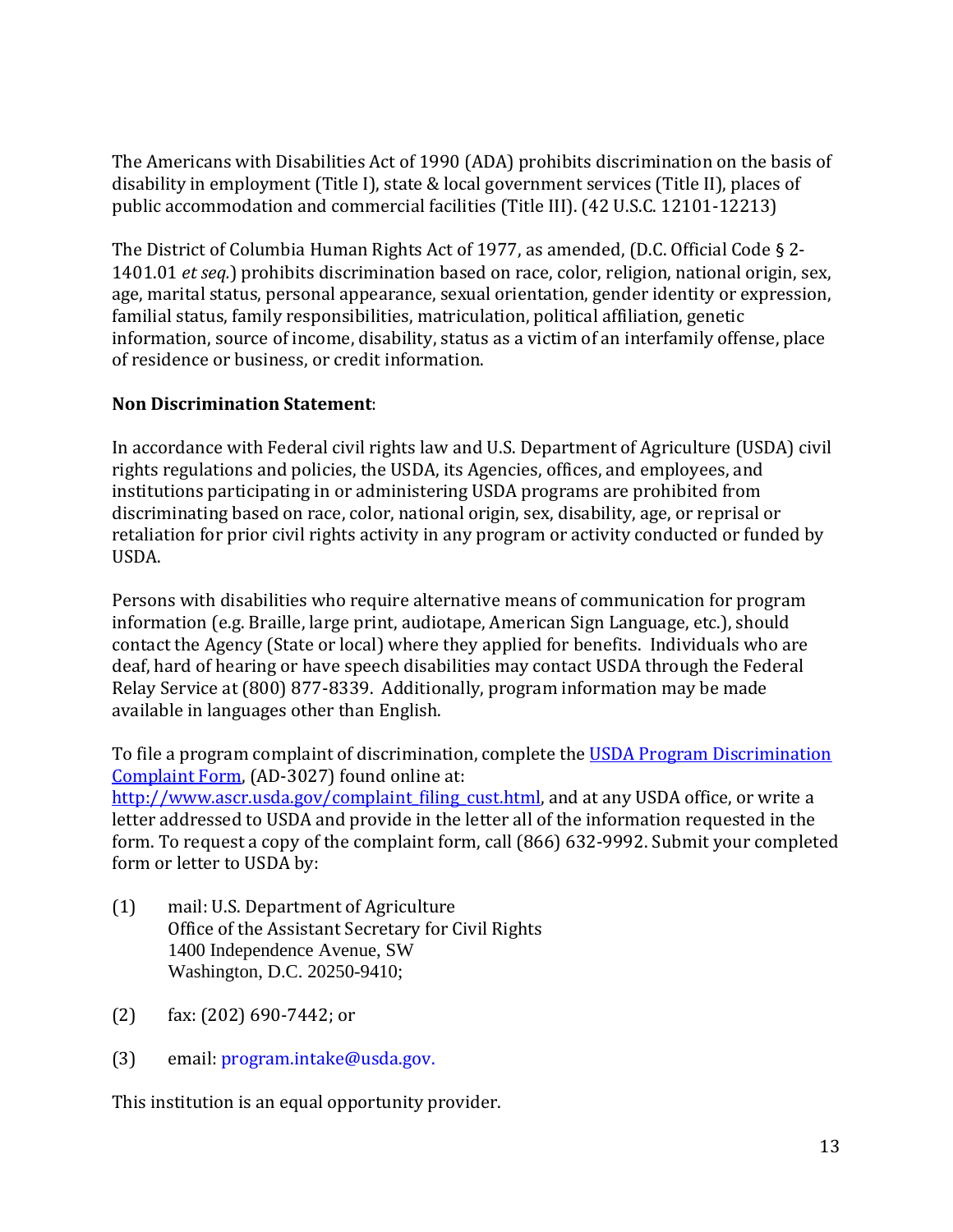# <span id="page-13-0"></span>Regulatory Requirements

### **Government-Wide Regulations**

This award is made subject to the following government-wide regulations:

- o 2 CFR Part 25: "Universal Identifier and Central Locator Contractor Registration"
- o 2 CFR Part 170: "Reporting Sub-award and Executive Compensation Information"
- o 2 CFR Part 175: "Award Term for Trafficking in Persons"
- o 2 CFR Part 180: "OMB Guidelines to Agencies on Government-wide Debarment and Suspension (Non-Procurement)"
- o 2 CFR Part 200: "Uniform Administrative Requirements, Cost Principles, and Audit Requirements for Federal Awards"
- o 2 CFR Part 400: USDA Implementing regulations "Uniform Administrative Requirements, Cost Principles, and Audit Requirements for Federal Awards"
- o 2 CFR Part 415: USDA "General Program Administrative Regulations"
- o 2 CFR Part 416: USDA "General Program Administrative Regulations for Grants and Cooperative Agreements to State and Local Governments"
- o 2 CFR Part 417: USDA "Implementation of OMB Guidance on Non-Procurement Debarment and Suspension"
- o 2 CFR Part 418: USDA "New Restrictions on Lobbying"
- o 2 CFR Part 421: "Requirements for Drug-Free Workplace (Financial Assistance)"
- o 7 CFR Part 3: "Debt Management"
- o 41 U.S.C. Section 22 "Interest of Member of Congress"
- o Privacy Act. The Cooperator/Grantee shall follow the rules and procedures of disclosure set forth in the Privacy Act of 1974, 5 U.S.C. 552a, and implementing regulations and policies, with respect to systems of records determined to be subject to the Privacy Act.
- o Freedom of Information Act (FOIA). Public access to Federal Financial Assistance records shall not be limited, except when such records must be kept confidential and would have been excepted from disclosure pursuant to the "Freedom of Information" regulation (5 U.S.C. 552).

# <span id="page-13-1"></span>**SECTION V: EVALUATION OF APPLICATION**

### <span id="page-13-2"></span>Review Panel

The review panel will be composed of neutral, qualified, professional individuals who have been selected for their unique related experiences. The review panel will review and rank each applicant's application, and when the review panel has completed its review, the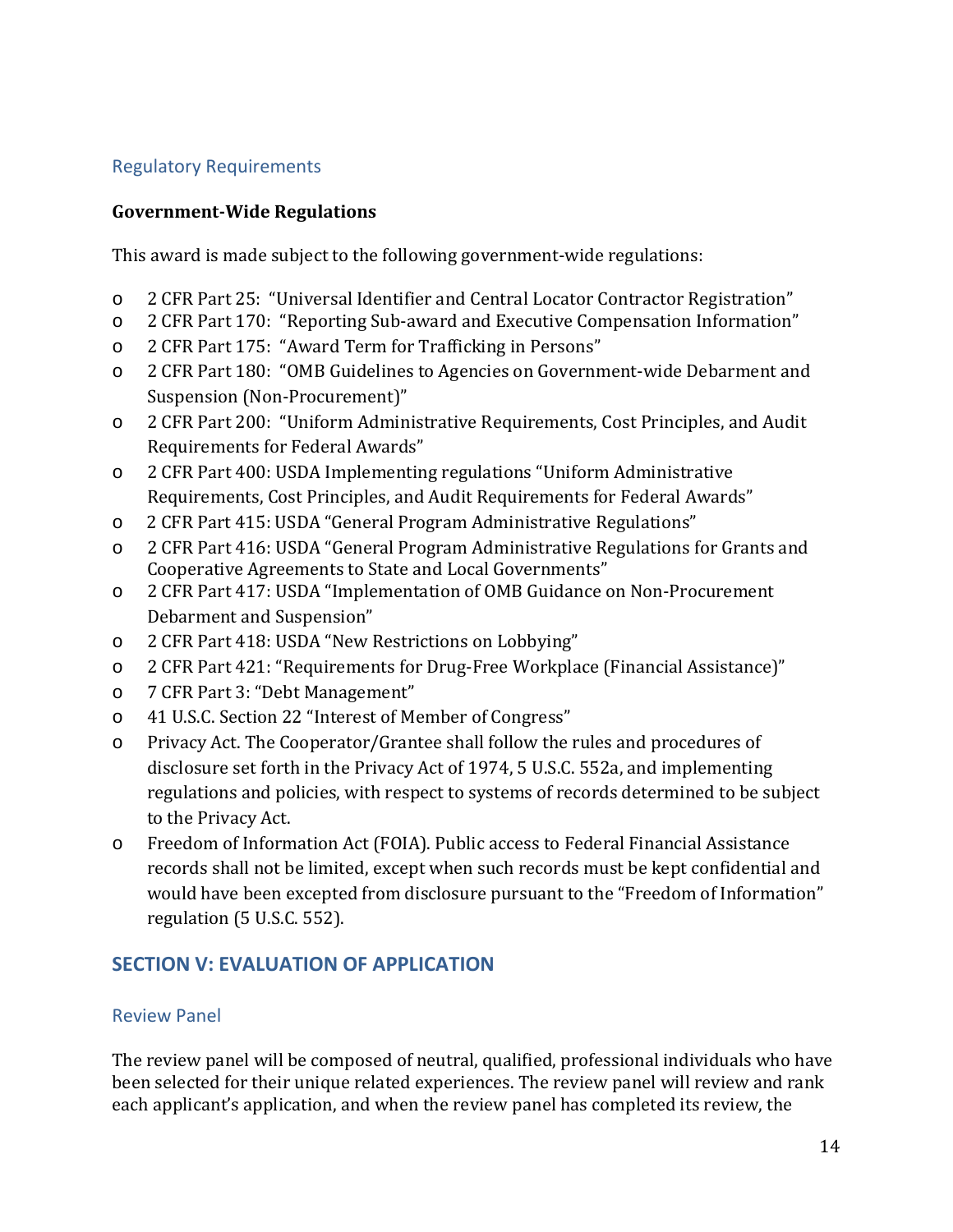panel shall make recommendations for awards based on the scoring process. The Office of the State Superintendent of Education shall make the final funding determinations.

## <span id="page-14-0"></span>Evaluation Criteria

The Office of the State Superintendent of Education has established the following priorities for funding under the grant:

<span id="page-14-1"></span>

| Criteria                                                                                                                                                     | <b>Missing</b>                       | <b>Does Not Meet</b><br><b>Expectations</b> | <b>Meets</b><br><b>Expectations</b> | <b>Exceeds</b><br><b>Expectations</b> |  |
|--------------------------------------------------------------------------------------------------------------------------------------------------------------|--------------------------------------|---------------------------------------------|-------------------------------------|---------------------------------------|--|
| <b>Project Vision and</b><br>Implementation<br>(Max 30 points)                                                                                               |                                      |                                             |                                     |                                       |  |
| Applicant provides<br>a clear vision for<br>use of the<br>equipment in the<br>National School<br>Lunch Program<br>and/or National<br><b>School Breakfast</b> |                                      |                                             |                                     |                                       |  |
| Program.<br>Applicant clearly<br>describes how the<br>equipment will have<br>a measurable<br>impact on the<br>school food service<br>program.                | $\boldsymbol{0}$<br>$\boldsymbol{0}$ | $(1-3)$<br>$(1-3)$                          | $(4-6)$<br>$(4-6)$                  | $(7-10)$<br>$(7-10)$                  |  |
| Applicant includes a<br>timeline of major<br>milestones.                                                                                                     | $\mathbf{0}$                         | $(1-3)$                                     | $(4-6)$                             | $(7-10)$                              |  |
| Project<br><b>Justification (Max</b><br>40 points)                                                                                                           |                                      |                                             |                                     |                                       |  |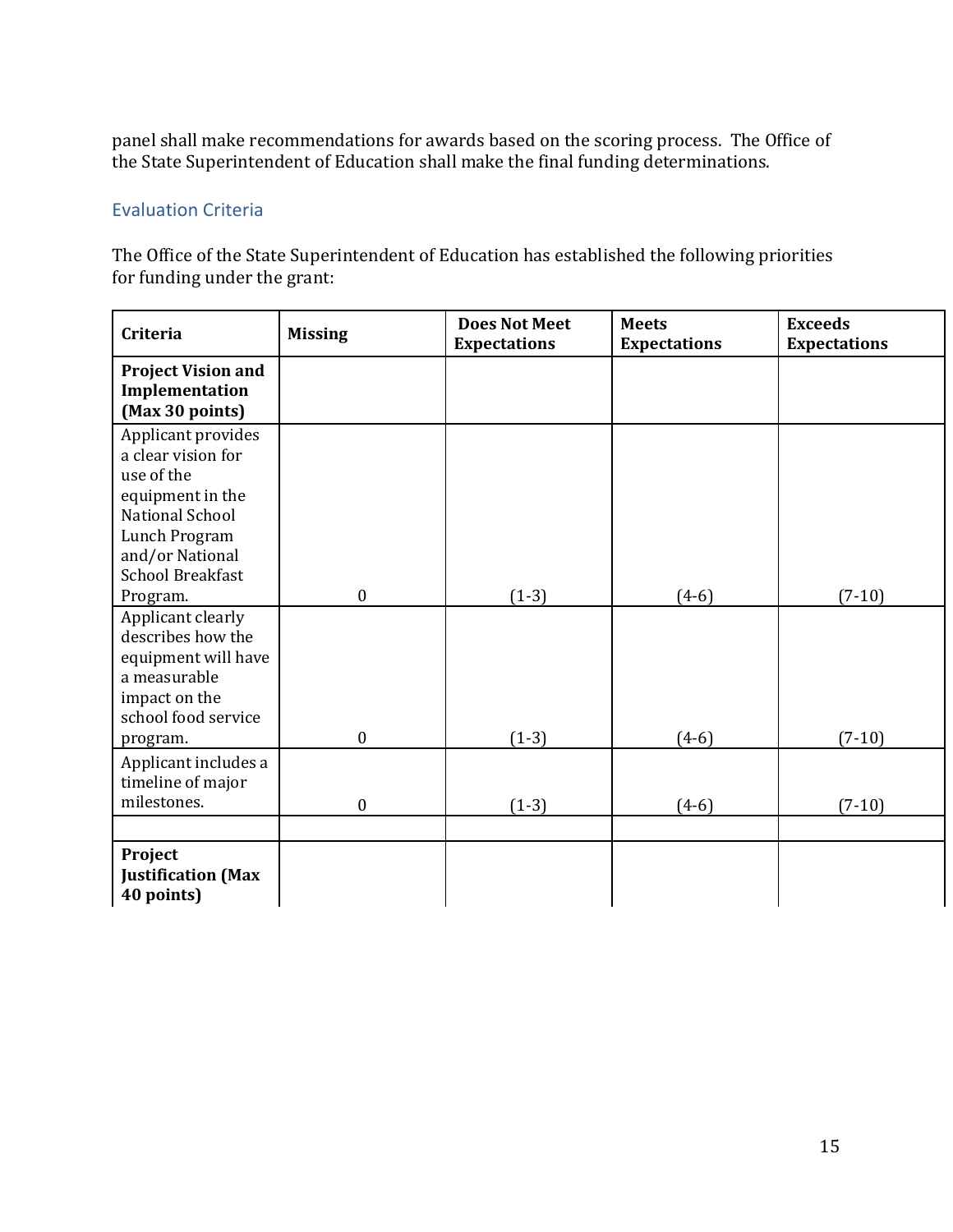| Applicant describes<br>how the equipment<br>meets one or more<br>of the focus areas<br>including:<br>1- Improve the<br>quality of school<br>meals.<br>2- Improve the<br>safety of food<br>served in the NSLP.<br>3- Improve the<br>energy efficiency of<br>the school food<br>service operation.<br>4- Improve or<br>expand the level of<br>participation in the<br>NSLP and/or<br>Breakfast Program.<br>5- Contribute to the<br>Smarter Lunchroom<br>strategy. |                  |          |           |           |
|-----------------------------------------------------------------------------------------------------------------------------------------------------------------------------------------------------------------------------------------------------------------------------------------------------------------------------------------------------------------------------------------------------------------------------------------------------------------|------------------|----------|-----------|-----------|
|                                                                                                                                                                                                                                                                                                                                                                                                                                                                 | $\boldsymbol{0}$ | $(1-10)$ | $(11-25)$ | $(26-40)$ |
|                                                                                                                                                                                                                                                                                                                                                                                                                                                                 |                  |          |           |           |
| Sustainability<br>(Max 10 points)                                                                                                                                                                                                                                                                                                                                                                                                                               |                  |          |           |           |
| Applicant provides<br>a clear<br>sustainability plan,<br>including a<br>maintenance and<br>upkeep plan for<br>requested<br>equipment.                                                                                                                                                                                                                                                                                                                           | $\boldsymbol{0}$ | $(1-5)$  | $(6-10)$  | $(11-20)$ |
|                                                                                                                                                                                                                                                                                                                                                                                                                                                                 |                  |          |           |           |
| <b>Budget</b><br>Justification<br>(Max 10 points)                                                                                                                                                                                                                                                                                                                                                                                                               |                  |          |           |           |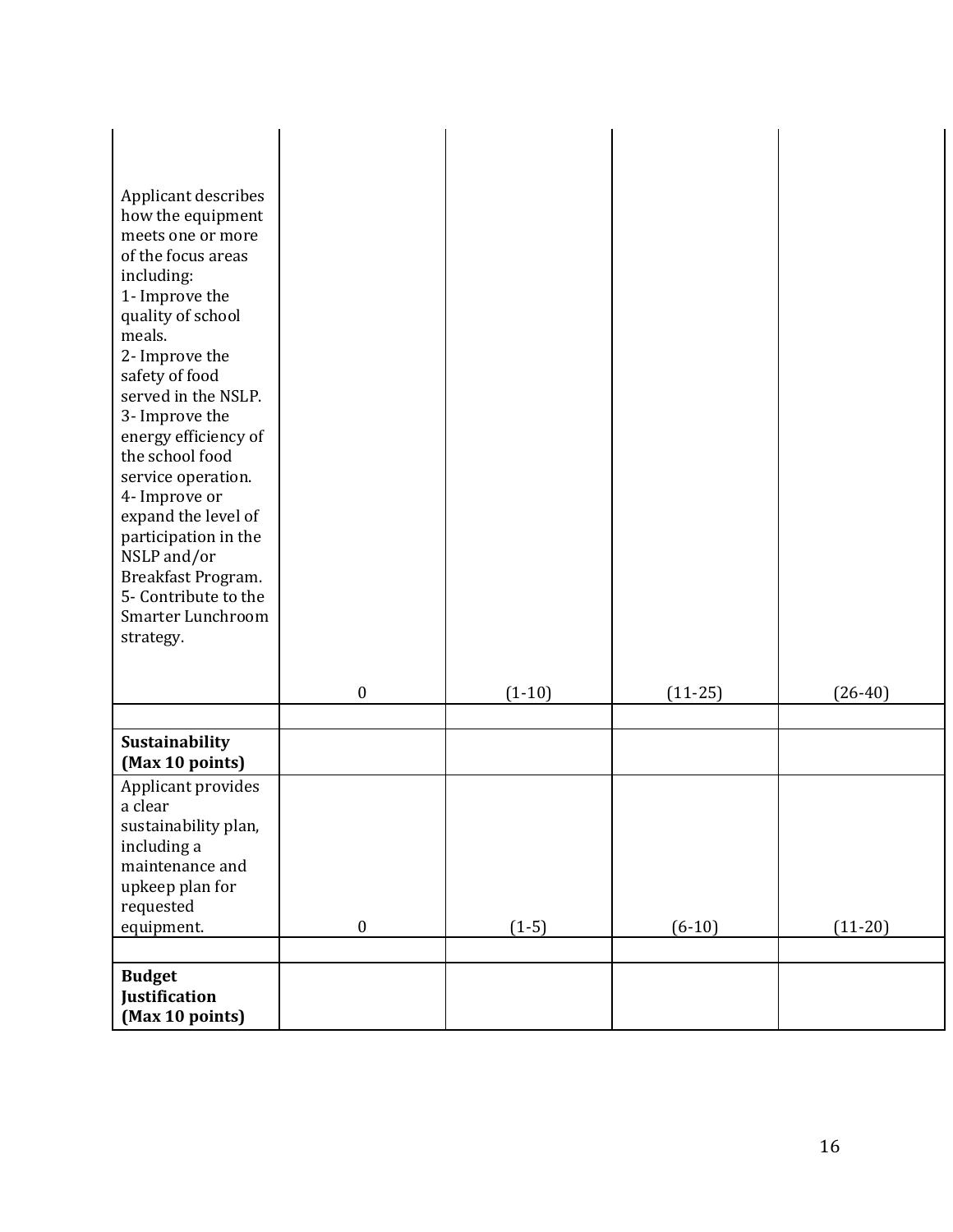| Applicant clearly<br>describes how the<br>proposed costs<br>were determined,<br>and describes steps<br>taken to ensure<br>requested<br>equipment is cost<br>effective. | $(1-2)$ | $(3-5)$ | $(6-10)$ |
|------------------------------------------------------------------------------------------------------------------------------------------------------------------------|---------|---------|----------|
|                                                                                                                                                                        |         |         |          |

# Description of Scoring

<span id="page-16-0"></span>The criteria above will be scored using the following indicators:

- Missing: The category is not addressed.
- Does Not Meet Expectations: The applicant is missing a very large portion of the category, fails to provide information, or provides inaccurate information.
- Working Towards Expectations: The applicant provides unclear and non-specific information, partially addresses the category, but provides limited information about approach and strategies. The answers lack focus and detail.
- Meets Expectations: The applicant provides general but sufficient detail, adequately addresses the category; however, some areas are not fully explained and/or questions remain. The application has some minor inconsistencies and weaknesses.
- Exceeds Expectations: The applicant provides specific and comprehensive information, and provides complete, detailed, and clearly articulated responses to address the category. The description is well-conceived and the ideas are fully developed and original.

OSSE's Division of Health and Wellness has a competitive preference for the 2022 NSLP Equipment Assistance Grant which is intended to narrow the achievement and opportunity gap.

The Division of Health and Wellness will provide a competitive preference to DC public schools and DC public charter schools who:

- Have not received an NSLP Equipment Assistance Grant in the previous three years, and;
- Earned a 1 or 2 star rating on the **DC School Transparency and Reporting (STAR)** Framework<sup>[1](#page-16-1)</sup> or;

<span id="page-16-1"></span> $1$  This is DC's school accountability system. Each year, all schools receive a score of 1 to 5 stars, with 5 being the highest based on performance across multiple metrics, including Academic Achievement, Academic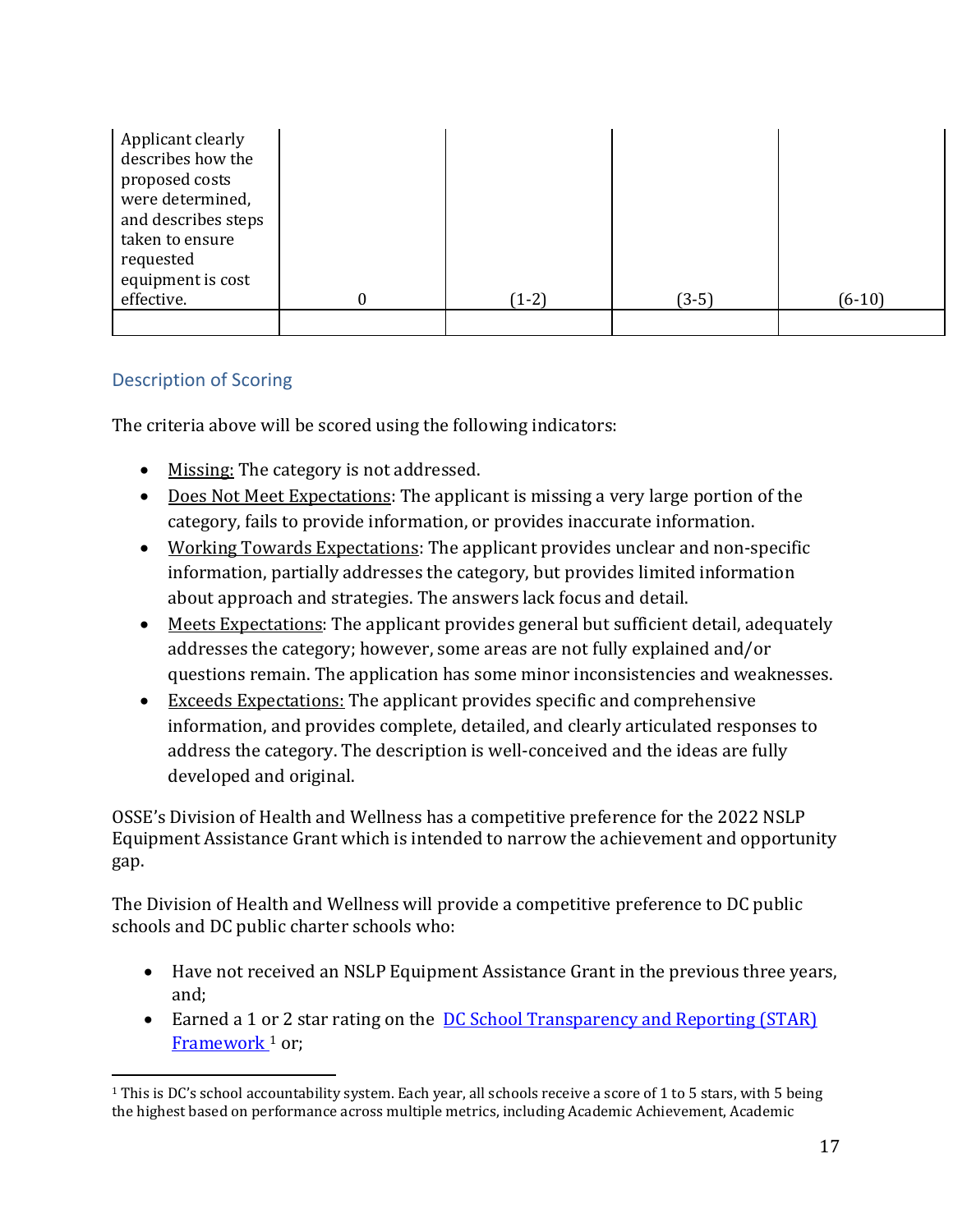• Are purchasing equipment that supports providing breakfast meals in nontraditional setting<sup>2</sup> to expand accessibility to food service.

#### **Competitive Preference**

Based on the rationale above, OSSE will utilize a competitive preference in reviewing FY2022 NSLP Equipment Assistance Grant applications. OSSE intends to award at least 50 percent of FY2022 funds to applications from competitive preference schools.

More information about the competitive preference, including a list of schools that will receive competitive preference can be found under the 2022 NSLP Equipment Grant Documents [here.](https://osse.dc.gov/publication/nslp-equipment-assistance-grant)

# <span id="page-17-0"></span>**SECTION VI: APPLICATION FORMAT**

# <span id="page-17-1"></span>Application Format

Applicants are required to follow the format below and each application must contain the following information, entered through EGMS:

- Contact Information
- Project Summary
- Project Justification
- Supporting Documents
- Detailed Planning Expenditures

Note that all central data, including SAMs and DUNS numbers must be submitted before this grant can be entered into EGMS.

# <span id="page-17-2"></span>Description of Application Sections

The purpose and content of each section is described below. Schools should include all information needed to adequately describe their objectives and plans for the equipment. It is important that applications reflect how the funds will be used to purchase equipment that will improve or supplement the school's participation in the National School Lunch Program. In addition, the budget and budget narrative should clearly demonstrate how and when the funds will be used in order to determine if the equipment purchase may provide a timely impact on the economy.

Growth, School Environment, English Language Proficiency, Graduation Rate (high schools and Alternative Schools), and Educational Progress (Alternative Schools).

<sup>&</sup>lt;sup>2</sup> A non-traditional setting is defined as meals served outside of the cafeteria.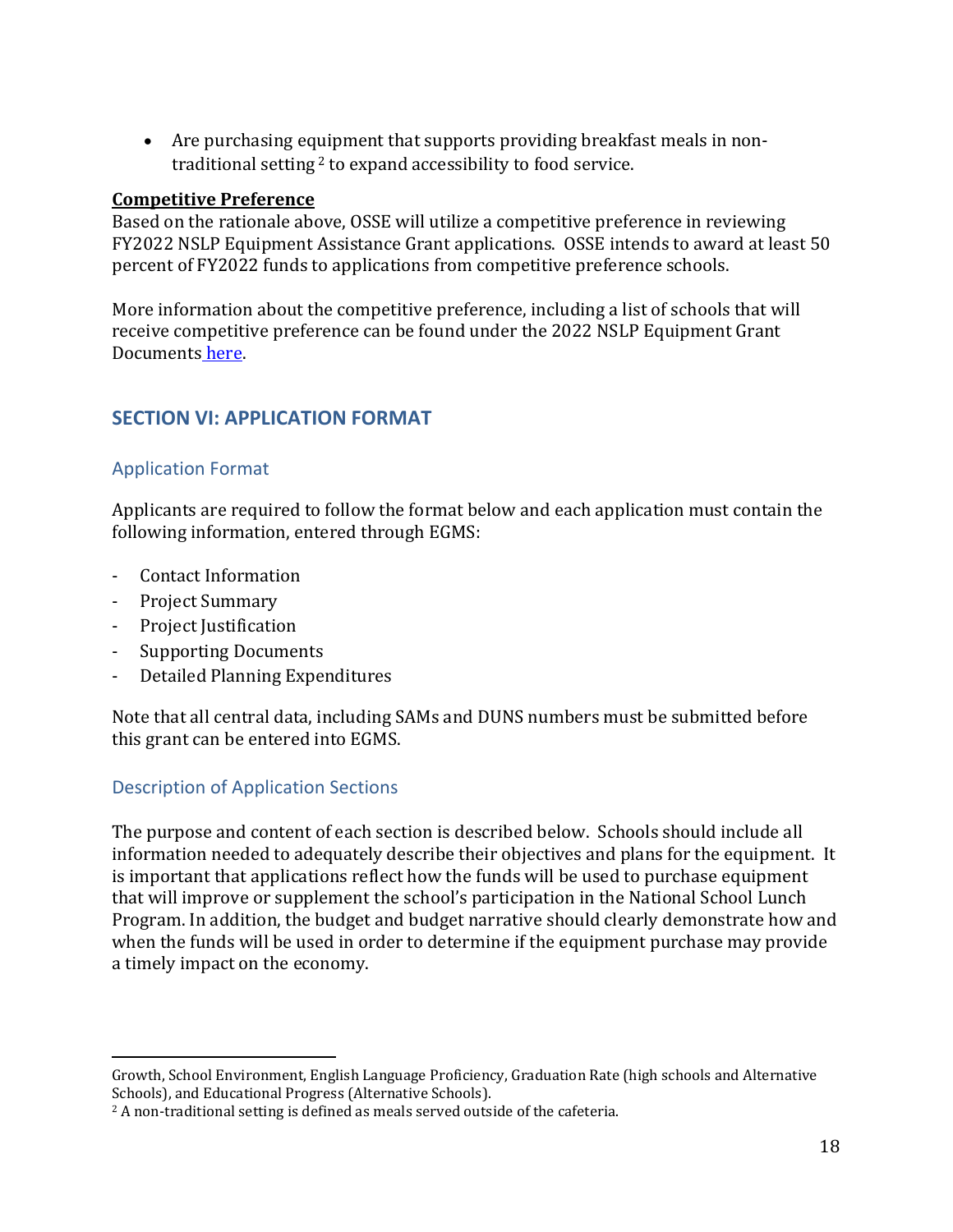## <span id="page-18-0"></span>Contact Information (Attachment A)

The Contact Information section is included in Attachment A. Each application must include contact information for the authorized representative, grants manager and fiscal manager.

### <span id="page-18-1"></span>Program Specific Information (Attachment B)

The Program Specific Information section is included in Attachment B. This section of the application should be brief and provide an overview of the application. The application summary should highlight the major aspects of the objectives that are discussed in the project description.

### <span id="page-18-2"></span>Detailed Planning Expenditures (Attachment C)

The Detailed Planning Expenditures for this application shall contain detailed, itemized cost information that shows equipment purchases, personnel and other direct and indirect costs. The detailed budget narrative shall contain a justification for each category listed in the budget. The narrative should clearly state how the applicant arrived at the budget figures and your ability to spend or obligate the funds prior to the September 30, 2022 deadline.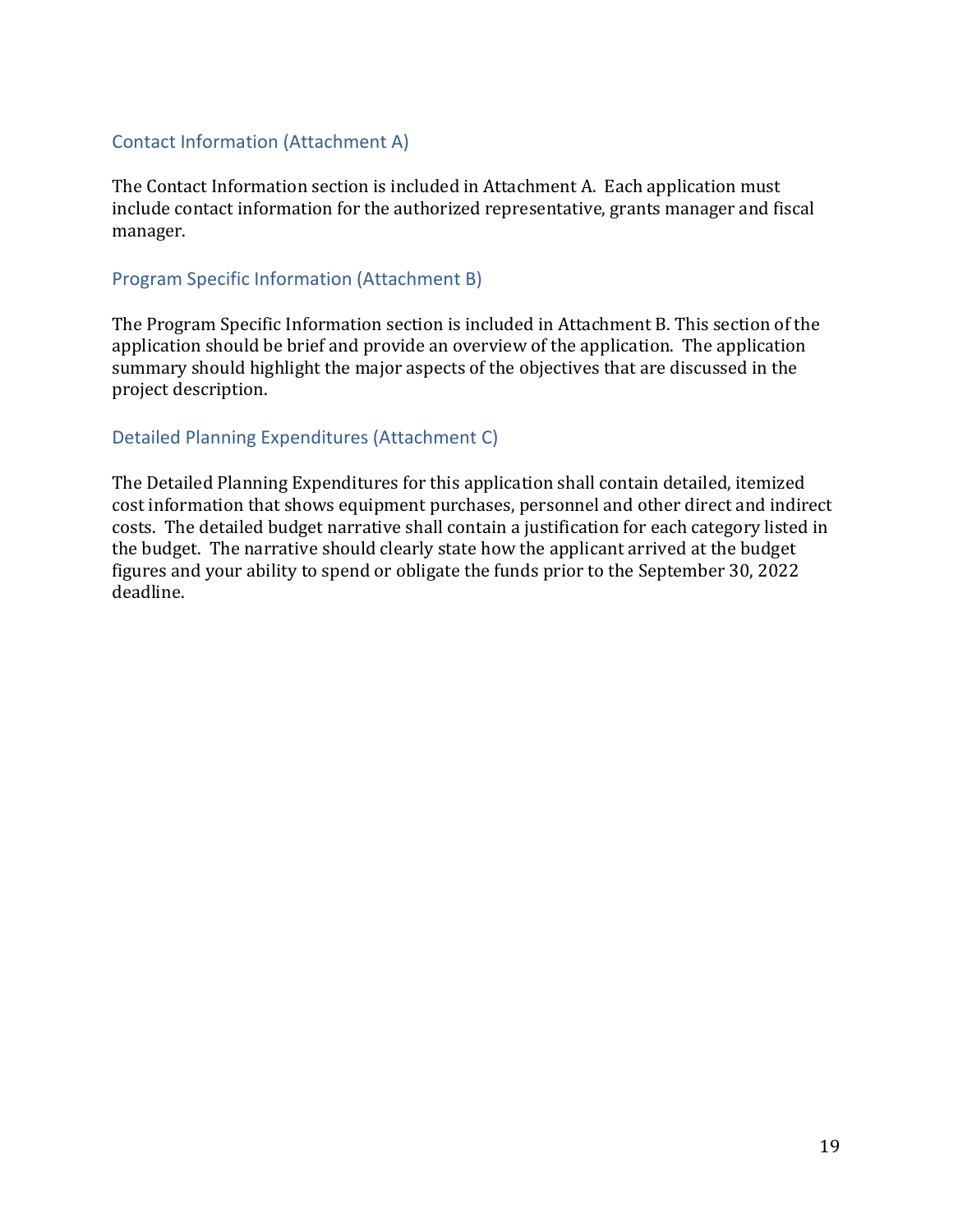# **Contact Information (Attachment A)**

| $City: ____________$ |  |
|----------------------|--|
|                      |  |
|                      |  |
|                      |  |
|                      |  |
|                      |  |
|                      |  |
|                      |  |
|                      |  |
|                      |  |
|                      |  |
|                      |  |
|                      |  |
|                      |  |
|                      |  |
|                      |  |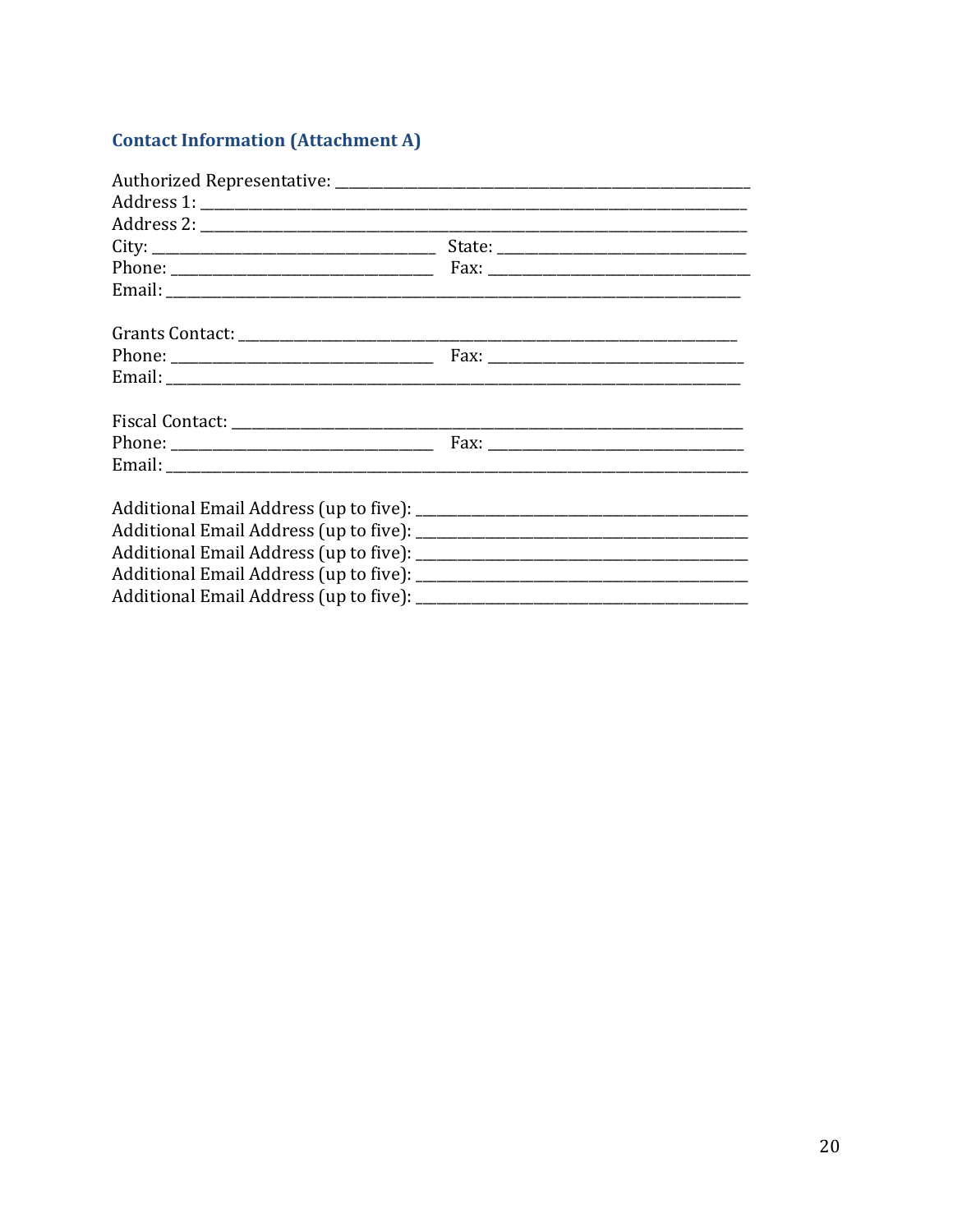# **Program Specific Information (Attachment B)**

### **Project Summary**

1. Please provide a brief overview of the application in the space provided below. The application summary should highlight the major aspects of the objectives that are discussed in the project description.

### **Project Vision and Implementation**

1. Please provide a clear vision for use of the equipment in the National School Lunch (or Breakfast) Program. Clearly describe how the equipment will have a measurable impact on the school food service program. Include photographs, diagrams, manufacturer fact sheets, or other supporting documentation. Include a timeline of major milestones for the project.

### **Project Justification**

- 1. Please explain how the equipment meets one or more of the focus areas including:
	- Improve the quality of school meals.
	- Improve the safety of food served in the NSLP.
	- Improve the energy efficiency of the school food service operation.
	- Improve or expand the level of participation in the NSLP and/or Breakfast Program.
	- Contribute to the Smarter Lunchroom strategy.
- 2. Please describe the need for the requested equipment.
- 3. Please describe the current condition of your kitchen equipment, including the following:
	- Age and condition of the equipment being replaced
	- Kitchen renovations and/or modernization that occurred in the last five years
	- Current equipment being rented
- 4. If more than one piece of equipment is requested, please rank the requested equipment below in order of greatest need, with the highest needed equipment at the top of the list.

### **Sustainability**

1. Please describe a sustainability plan for the requested equipment, including a maintenance and upkeep plan.

#### **Students with Disabilities**

1. Please describe how the proposed equipment would serve students with disabilities.

### **Budget Justification Narrative**

- 1. How were proposed costs determined?
- 2. What steps were taken to ensure the equipment is cost-effective?

### **Supporting Documents**

- 1. Three quotes for each equipment requested.
- 2. Letter of Acceptance into the National School Lunch Program for school year 2021-22.
- 3. Photographs, diagrams, manufacturer fact sheets, or other supporting documentation for the vision.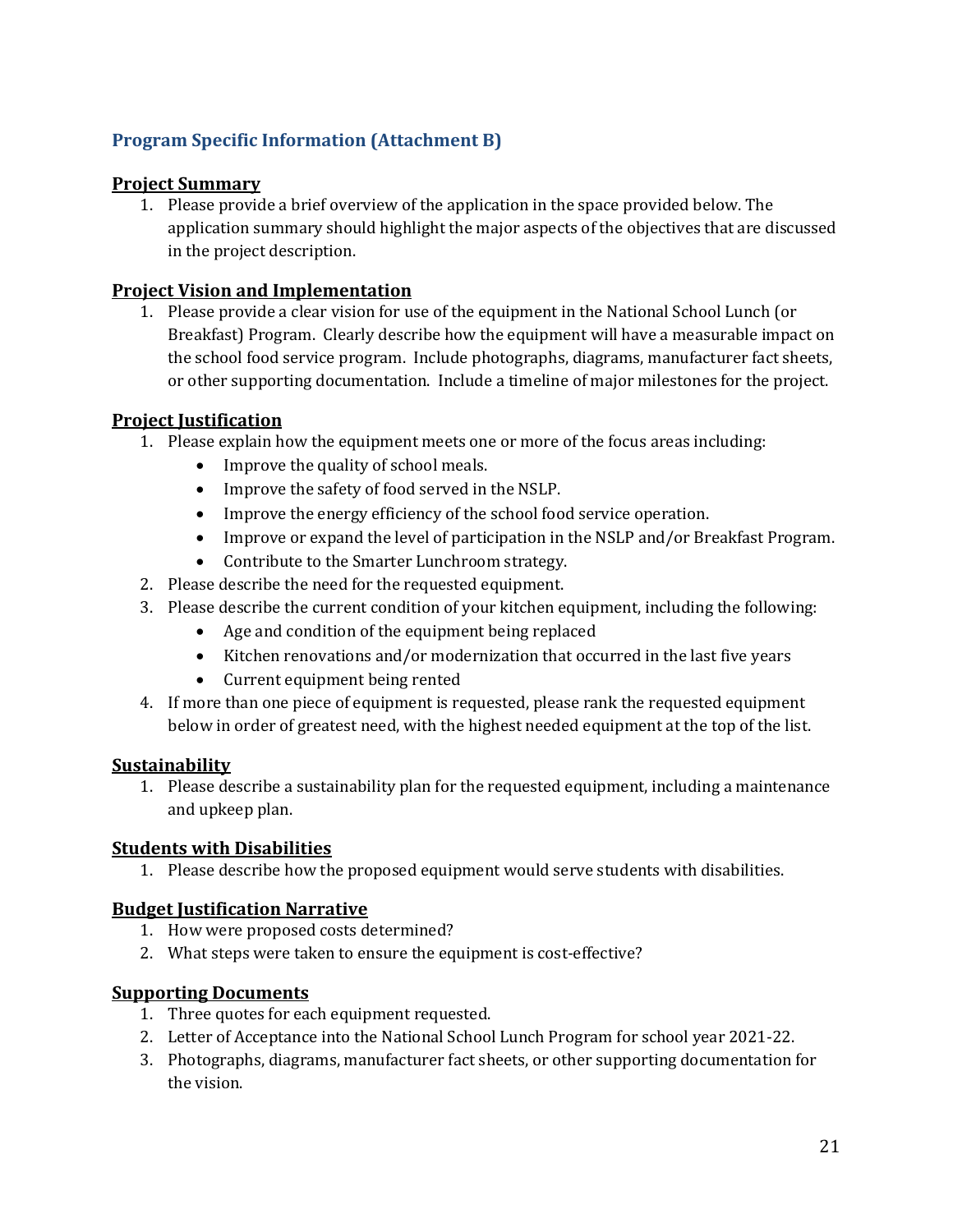# **Detailed Planning Expenditures (Attachment C)**

This section allows the applicant to list in the appropriate sections (tabs) the budget information, whether it is in professional services, equipment and/or supplies and materials. Once completed, a budget summary will calculate and the applicant can choose to take indirect costs for this application.

| Overview<br>Pages                                                                                  | <b>Eligibility</b><br>Check                                                            | Contact<br><b>Information</b>                                   | Program<br><b>Specific Information</b>  |                                        | <b>Detailed</b><br><b>Planning Expenditures</b> |                             | <b>Assurances</b>                          | <b>Submit</b>                          | <b>Application</b><br><b>History</b> |                                | <b>Application</b><br>Print |
|----------------------------------------------------------------------------------------------------|----------------------------------------------------------------------------------------|-----------------------------------------------------------------|-----------------------------------------|----------------------------------------|-------------------------------------------------|-----------------------------|--------------------------------------------|----------------------------------------|--------------------------------------|--------------------------------|-----------------------------|
|                                                                                                    | <b>Budget</b><br>Overview                                                              | <b>Budget</b><br>Professional<br>Data Import<br><b>Services</b> |                                         |                                        | Equipment                                       |                             | <b>Supplies</b><br>and Materials           |                                        | Other<br><b>Objects</b>              | <b>Budget</b><br>Summary       |                             |
|                                                                                                    | The application has been submitted. No more updates will be saved for the application. |                                                                 |                                         |                                        |                                                 |                             |                                            |                                        |                                      |                                |                             |
|                                                                                                    | <b>Budget Summary (Read Only)</b>                                                      |                                                                 |                                         |                                        |                                                 |                             |                                            |                                        |                                      |                                |                             |
| $\overline{\phantom{a}}$ Go $\overline{\phantom{a}}$<br>Site: All Budgets Combined<br>$\mathbf{v}$ |                                                                                        |                                                                 |                                         |                                        |                                                 |                             |                                            |                                        |                                      |                                |                             |
|                                                                                                    | Remove blank rows from display: Yes O No                                               |                                                                 |                                         | $300 -$                                | $400 -$                                         |                             | $600 -$                                    |                                        |                                      | $800 -$                        |                             |
| Code                                                                                               | <b>Activity Description</b>                                                            |                                                                 | $100 -$<br><b>Salaries and Benefits</b> | <b>Professional</b><br><b>Services</b> | <b>Property</b><br><b>Services</b>              | $500 -$<br><b>Equipment</b> | <b>Supplies</b><br>and<br><b>Materials</b> | $700 -$<br><b>Fixed Property Costs</b> |                                      | <b>Other</b><br><b>Objects</b> | <b>TOTAL</b>                |
| 80                                                                                                 | Other Expenses                                                                         |                                                                 |                                         |                                        |                                                 | 8,400.00                    |                                            |                                        |                                      |                                | 8,400.00<br>100.00 %        |
| Subtotal                                                                                           |                                                                                        |                                                                 |                                         |                                        |                                                 | 8,400.00<br>100.00%         |                                            |                                        |                                      |                                | 8,400.00<br>100.00 %        |
| <b>Total Budget</b>                                                                                |                                                                                        |                                                                 |                                         |                                        |                                                 | 8,400.00                    |                                            |                                        |                                      |                                |                             |
|                                                                                                    |                                                                                        |                                                                 |                                         |                                        |                                                 |                             |                                            |                                        |                                      |                                |                             |